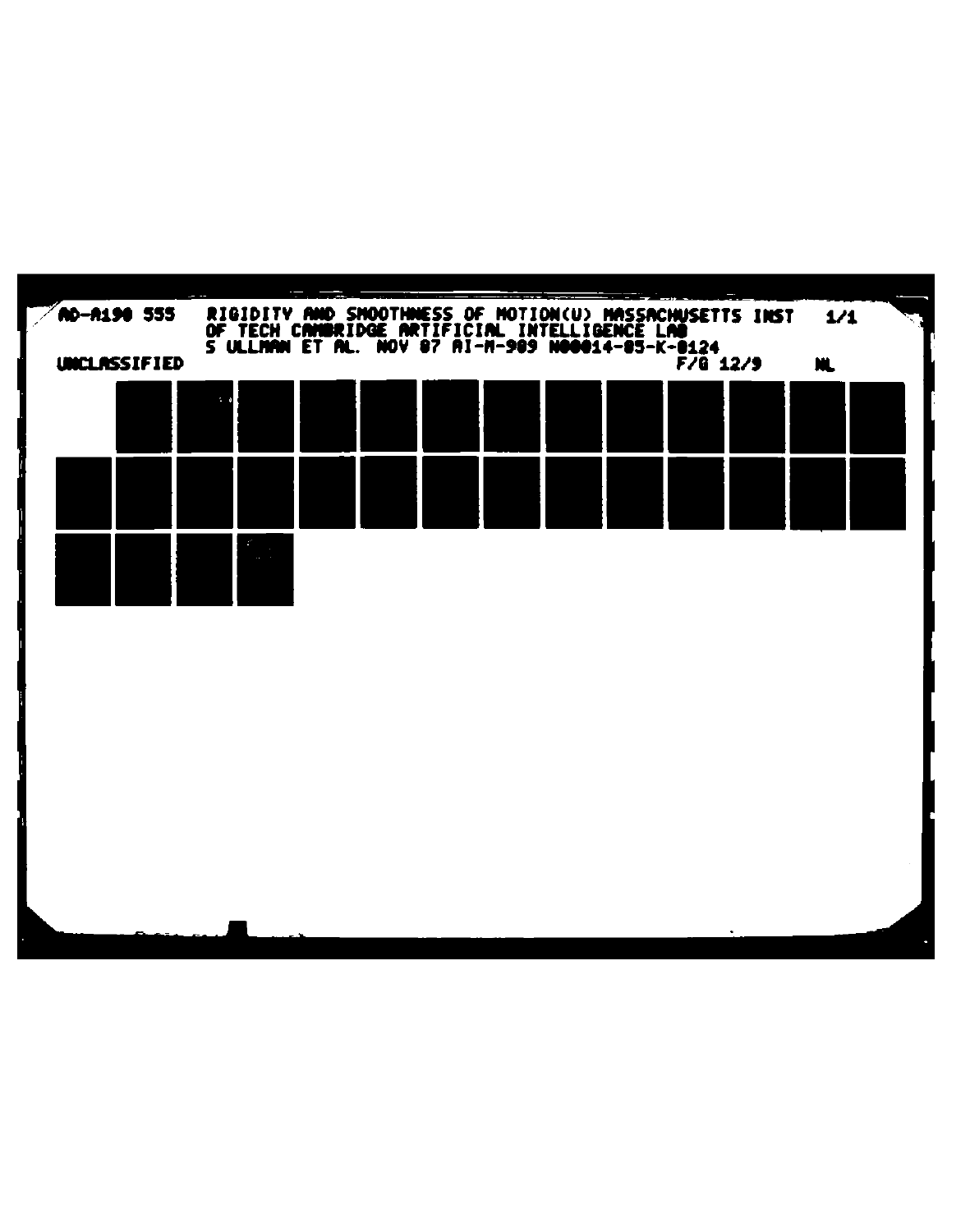

្ត

**Contactor**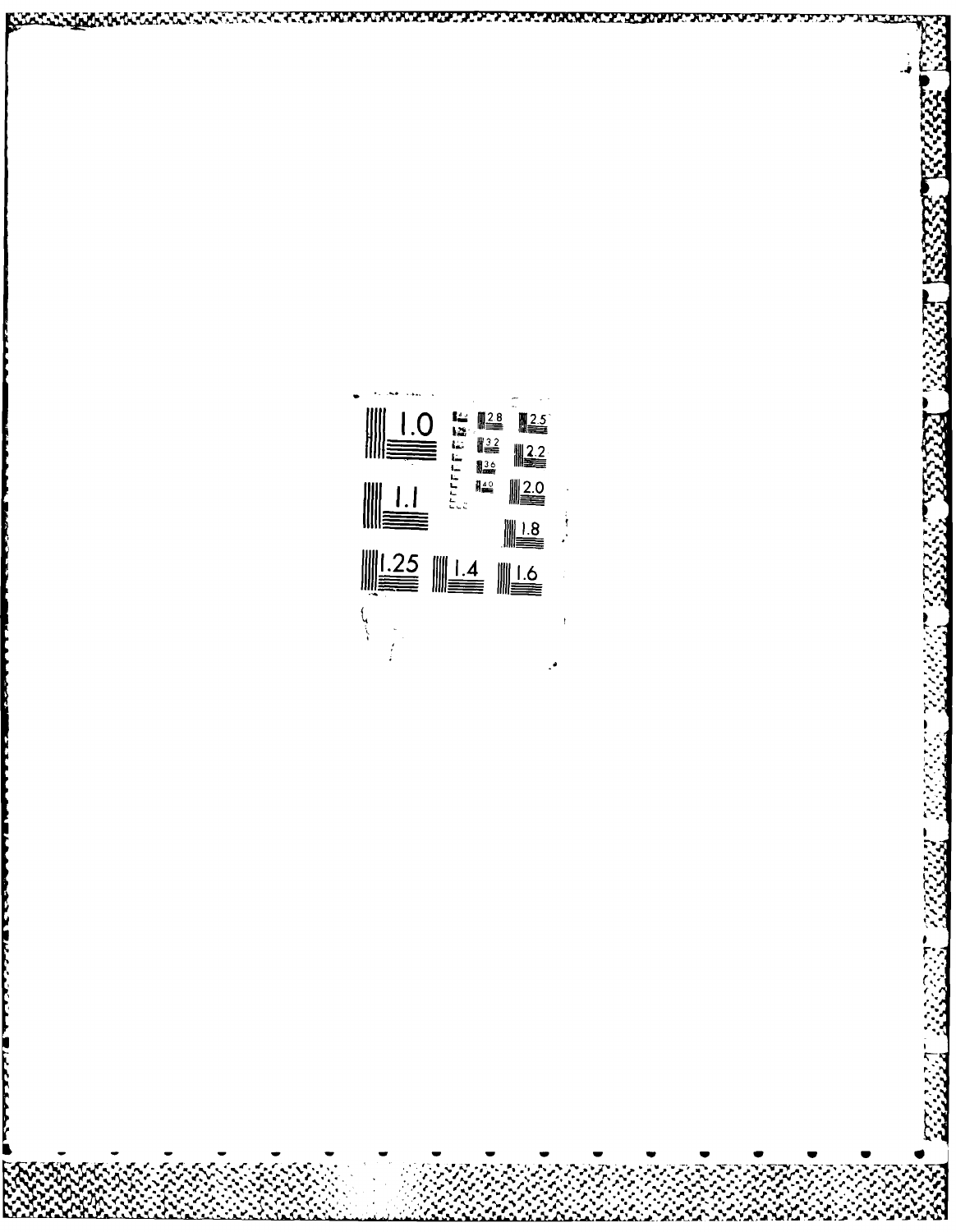BING SILL EVEN

FEB 1 6 1988

## MASSACHUSETTS INSTITUTE OF TECHNOLOGY ARTIFICIAL INTELLIGENCE LABORATORY

A.I. Memo 989. November, 1987

က  $\bar{5}$ 

**AD-A190** 

Rigidity and smoothness of motion.

## S. Ullman and A. Yuille

Abstract. Many theories of structure from motion divide the process into two parts which are solved using different assumptions. Smoothness of the velocity field is often assumed to solve the motion correspondence problem and then rigidity is typically used to recover the 3D structure. We prove results showing that, in a statistical sense, smoothness of the velocity field follows from rigidity of the motion.

C Massachusetts Institute of Technology, 1987

This report describes research done at the Artificial Intelligence Laboratory of the Massachusetts Institute of Technology. Support for the laboratory's artificial intelligence research is provided in part by the Advanced Research Projects Agency of the Department of Defense under Office of Naval Research contract N0001485-K-0124.

Auproved Distribut.

#### 044  $10$  $\bf{2}$  $88$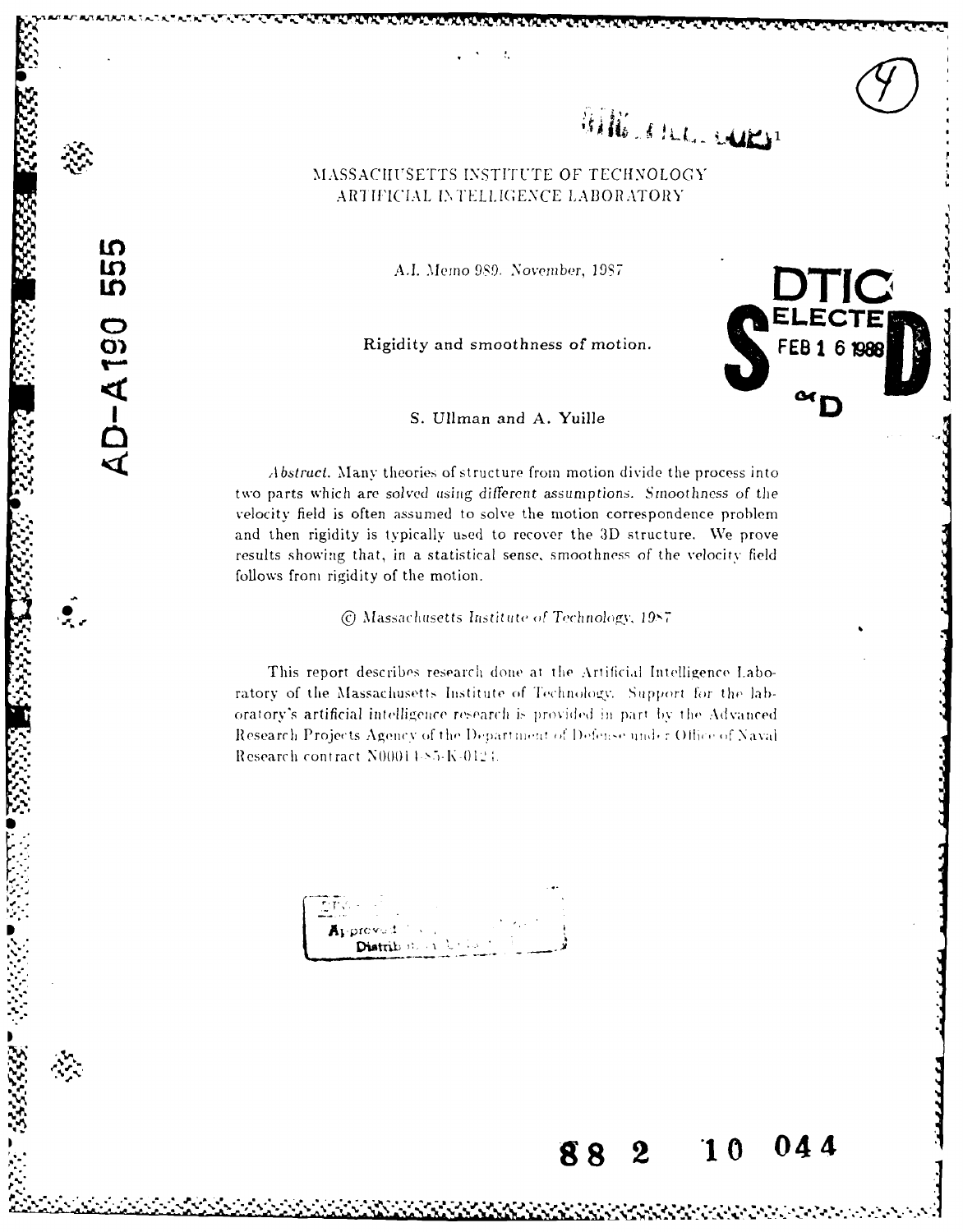| REPORT DOCUMENTATION PAGE                                                                  |                                   | READ INSTRUCTIONS<br>BEFORE COMPLETING FORM                                                                                                                                                                                                                                                                                                                                      |
|--------------------------------------------------------------------------------------------|-----------------------------------|----------------------------------------------------------------------------------------------------------------------------------------------------------------------------------------------------------------------------------------------------------------------------------------------------------------------------------------------------------------------------------|
| <b>I REPORT NUMBER</b>                                                                     |                                   | 2. GOVT ACCESSION NO.  3. RECIPIENT'S CATALOG NUMBER                                                                                                                                                                                                                                                                                                                             |
| AI Memo 989                                                                                |                                   |                                                                                                                                                                                                                                                                                                                                                                                  |
| 4 TITLE cand Subtitle)                                                                     |                                   | 5. TYPE OF REPORT & PERIOD COVERED.                                                                                                                                                                                                                                                                                                                                              |
|                                                                                            | Rigidity and Smoothness of Motion |                                                                                                                                                                                                                                                                                                                                                                                  |
|                                                                                            |                                   | <b>S. PERFORMING ORG. REPORT NUMBER</b>                                                                                                                                                                                                                                                                                                                                          |
| $7.$ AUTHOR(e)                                                                             |                                   |                                                                                                                                                                                                                                                                                                                                                                                  |
| Shimon Ullman and Alan Yuille                                                              |                                   | N00014-85-K-0124                                                                                                                                                                                                                                                                                                                                                                 |
|                                                                                            |                                   |                                                                                                                                                                                                                                                                                                                                                                                  |
| 9 PERFORMING ORGANIZATION NAME AND ADDRESS<br>Artificial Intelligence Laboratory           |                                   | 10. PROGRAM ELEMENT PROJECT, TASK<br>AREA & WORK UNIT NUMBERS                                                                                                                                                                                                                                                                                                                    |
| 545 Technology Square                                                                      |                                   |                                                                                                                                                                                                                                                                                                                                                                                  |
| Cambridge, MA 02139                                                                        |                                   |                                                                                                                                                                                                                                                                                                                                                                                  |
| IL CONTROLLING OFFICE NAME AND ADDRESS<br>Advanced Research Projects Agency                |                                   | <b>12. REPORT DATE</b><br>November 1987                                                                                                                                                                                                                                                                                                                                          |
| 1400 Wilson Blvd.                                                                          |                                   | <b>13. NUMBER OF PAGES</b>                                                                                                                                                                                                                                                                                                                                                       |
| Arlington, VA 22209                                                                        |                                   | 28                                                                                                                                                                                                                                                                                                                                                                               |
| 14 MONITORING AGENCY NAME & ADDRESS(II different from Controlling Office)                  |                                   | 15. SECURITY CLASS. (of this report)                                                                                                                                                                                                                                                                                                                                             |
| Office of Naval Research<br>Information Systems                                            |                                   | UNCLASSIFIED                                                                                                                                                                                                                                                                                                                                                                     |
| Arlington, VA 22217                                                                        |                                   | 154. DECLASSIFICATION/DOWNGRADING                                                                                                                                                                                                                                                                                                                                                |
| 16 DISTRIBUTION STATEMENT (of this Report)                                                 |                                   |                                                                                                                                                                                                                                                                                                                                                                                  |
| 17. DISTRIBUTION STATEMENT (of the abetract entered in Block 20, if different from Report) |                                   |                                                                                                                                                                                                                                                                                                                                                                                  |
| Distribution is unlimited                                                                  |                                   |                                                                                                                                                                                                                                                                                                                                                                                  |
| <b>18. SUPPLEMENTARY NOTES</b>                                                             |                                   |                                                                                                                                                                                                                                                                                                                                                                                  |
| None                                                                                       |                                   |                                                                                                                                                                                                                                                                                                                                                                                  |
| 15. KEY WORCS (Continue on reverse side il necessary and identity by since number)         |                                   |                                                                                                                                                                                                                                                                                                                                                                                  |
| aperture problem                                                                           |                                   |                                                                                                                                                                                                                                                                                                                                                                                  |
| rigidity                                                                                   |                                   |                                                                                                                                                                                                                                                                                                                                                                                  |
| smoothness                                                                                 |                                   |                                                                                                                                                                                                                                                                                                                                                                                  |
| 20. A-35TRACT (Continue on reverse alde it necessary and identity by aidca numowr)         |                                   |                                                                                                                                                                                                                                                                                                                                                                                  |
| follows from rigidity of the modic.                                                        |                                   | Many theories of structure in moments divide the process into two parts<br>which are solved using different assumptions. Smoothness of the velocity<br>field is often assumed to solve the motion correspondence problem and then<br>rigidity is typically used to recover the 30 structure. We prove result<br>showing that, in a stati-final sensor show witter that the field |
| DD (SANT) 1473 EDITION OF THOV 65 IS OBSOLETE<br>$5 - N$ 0:32-014-6601                     |                                   | UNCLASSIFIED                                                                                                                                                                                                                                                                                                                                                                     |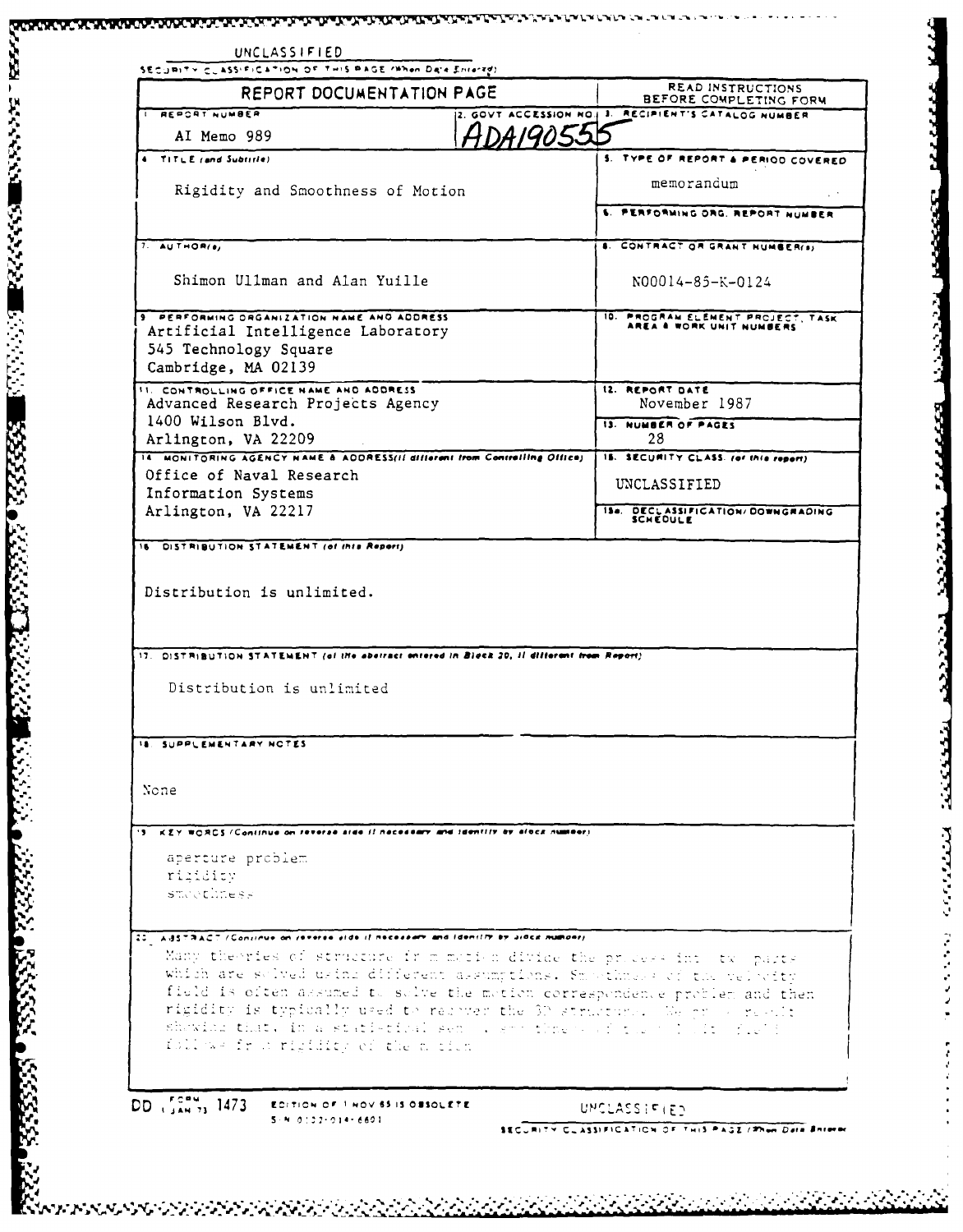$\bm{\mathrm{Y}}$ uille  $\bm{\mathrm{U}}$ llman  $\bm{\mathrm{U}}$ 

**CORREN** 

<u>الانتتائين المائيل</u>

## **RIGIDITY AND SMOOTHNESS OF MOTION**

## The smoothness assumption in measuring visual motion

The problem of measuring visual motion is, in many situations, undercon-<br>The smoothness assumption in measuring visual motion<br>The problem of measuring visual motion is, in many situations, undercon-<br>strained. That is, the strained. That is, the information in the changing image is insufficent to determine the motion uniquely. This indeterminateness is often referred to as the "aperture problem" (for example Marr and Ullman, 1982). An additional constraint is therefore required for resolving the ambiguity and determining the velocity field uniquely. An important constraint that has been proposed for solving the problem is a smoothness constraint. (Fennema and Thompson **1979,** Horn and Schunck **1981,** Hildreth 1984, Nakayama and Silverman **5,,** 1986). When applied to the problem of measuring the velocity of image contours, this smoothness assumption has been formulated by Hildreth in the following manner. **Of** all the velocity fields that are consistent with the transforming image, select the velocity field that minimizes the overall variation. That is, if *v* denotes the velocity at a point, and *s* the arc length along the curve, the preferred velocity field is the one that minimizes the integral:

 $\int ||\frac{dv}{ds}||^2 ds$ 

along the curve (the principle of least variation). It has been shown that this method of determining the velocity field gives good results under a wide

'~or !  $12A$ IJ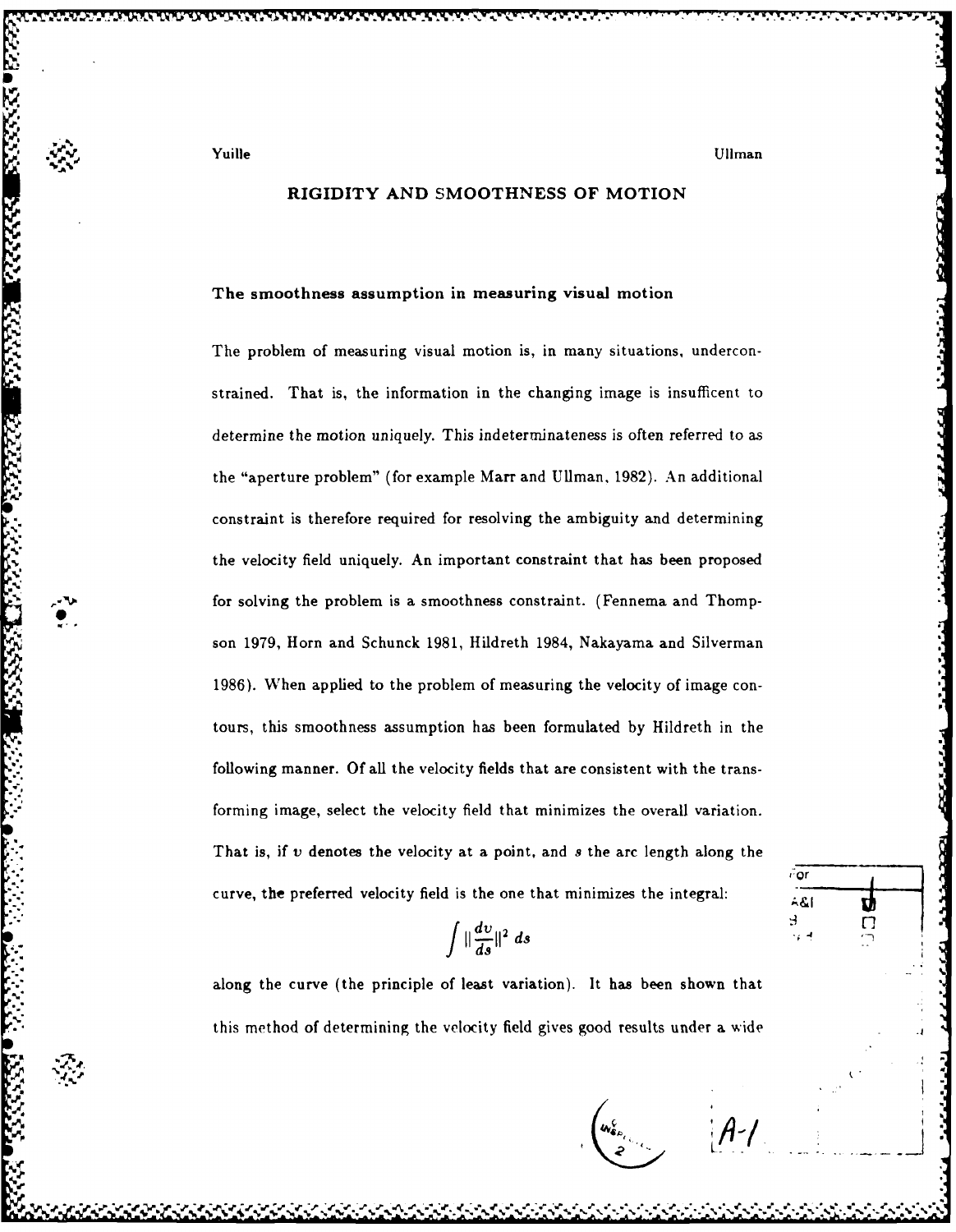**'U C. .**, a"€ **C. .**, and a straight and a straight and a straight and a straight and  $\mathbf{y}$ 

**",,.**

range of conditions, and it seems to correspond in many cases to the velocity field perceived **by** human observers (Hildreth **1986,** Nakayama and Silverman **1986).**

## Justifying the smoothness assumption.

The main rationale raised in support of the smoothness assumption is that the velocity field induced **by** smooth contours in motion is expected to be smooth. This argument is insufficent, however, for justifying the principle of least variation. The smoothness assumption implies that if the object is known to be smooth, the velocity field should not contain discontinuities. It does not **imply,** however, that "the **smoother** the **better".** Consider, for instance, two points in the image separated **by** a small distance, and moving with image velocities  $V_1$  and  $V_2$ . One may argue that if they lie on the same surface, extremely high values of  $||V_1 - V_2||$  are unlikely, because of some physical limitations on the motion of objects in space. But why should one assume that a relative velocity of, say, 0.2 deg/sec is less likely than **0.1** deg/sec? Such a preference is assumed **by** the least variation principle (that favors velocity fields in which the difference in velocity between neighboring points is as small as possible), but cannot be defended only on the basis of a general smoothness argument. Clearly, a stronger constraint than just the general smoothness of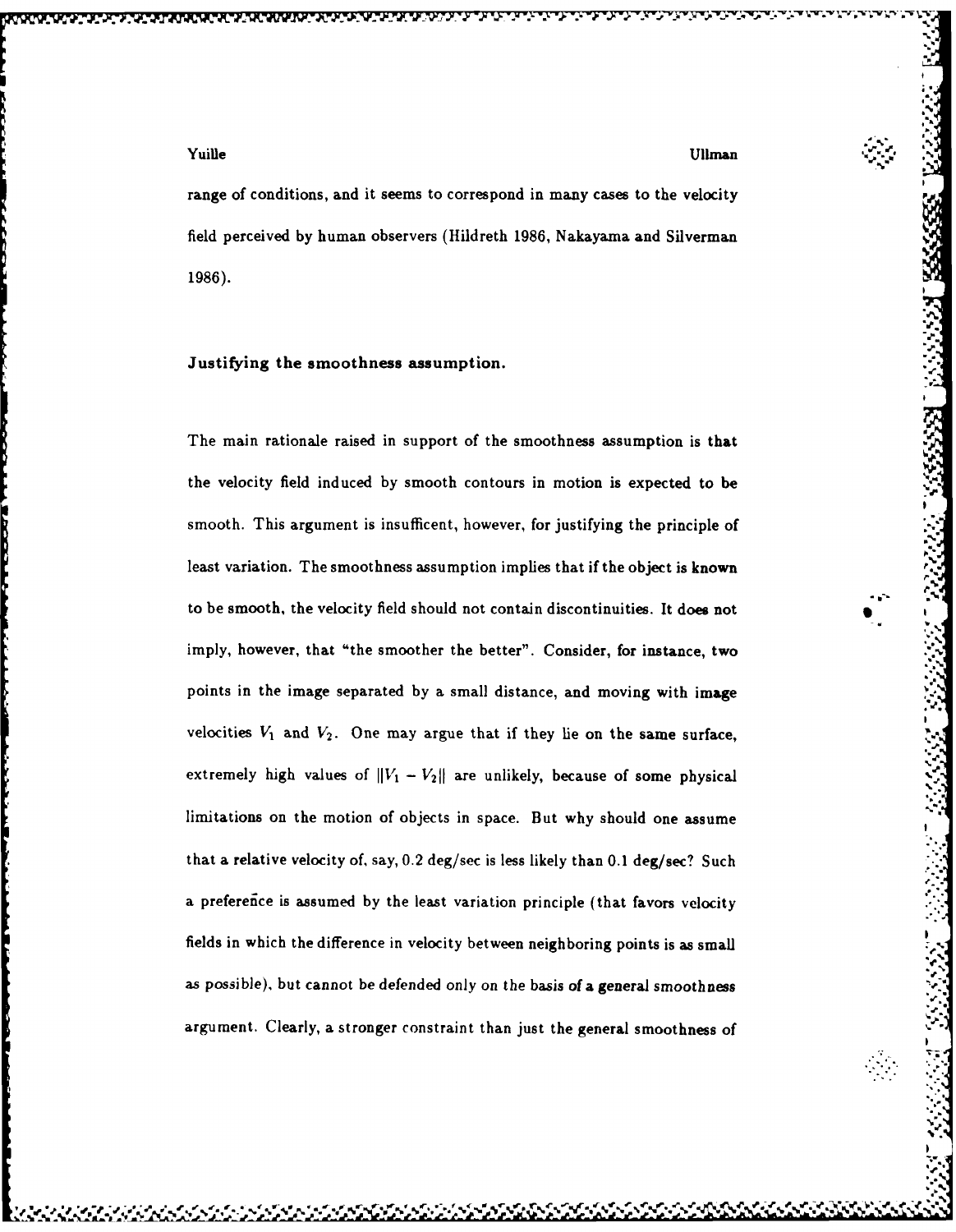$\mathbf{M}$ 

**Yuille** Ullman and Ullman and Ullman and Ullman and Ullman and Ullman and Ullman and Ullman and Ullman and Ullman

surfaces is required.

Another general property that seems to provide a useful constraint in the analysis of visual motion is rigidity. Computational studies have shown that the **3D** stucture of rigid and quasi-rigid objects can be recovered **by** looking for the most rigid interpretation possible of the changing image (Ullman **1979,** 1984).

In this paper we argue that local rigidity of the object and the principle of least variation in the velocity field are related. To investigate this we consider a rod moving in three-dimensional space. The rod is allowed to move in a semirigid manner: it can rotate and translate freely and is also allowed a certain expansion. We calculate the relative velocity between the two endpoints of the rod, *as* projected on the image plane. The calculations show that under a wide range of conditions this velocity distribution is peaked at zero velocity and decreases monotonically at higher velocities. As a result, the projected velocity field of points linked rigidly together is likely to be consistent with the principle of least variation in the velocity field. There are two factors contributing to this strong bias towards small differential velocities in theprojected velocity field: (i) the rigidity of the link between the two points and (ii) the effect of projection from 3-D to the 2-D image plane.

If we imagine an object being made up of a collection of semi-rigid rods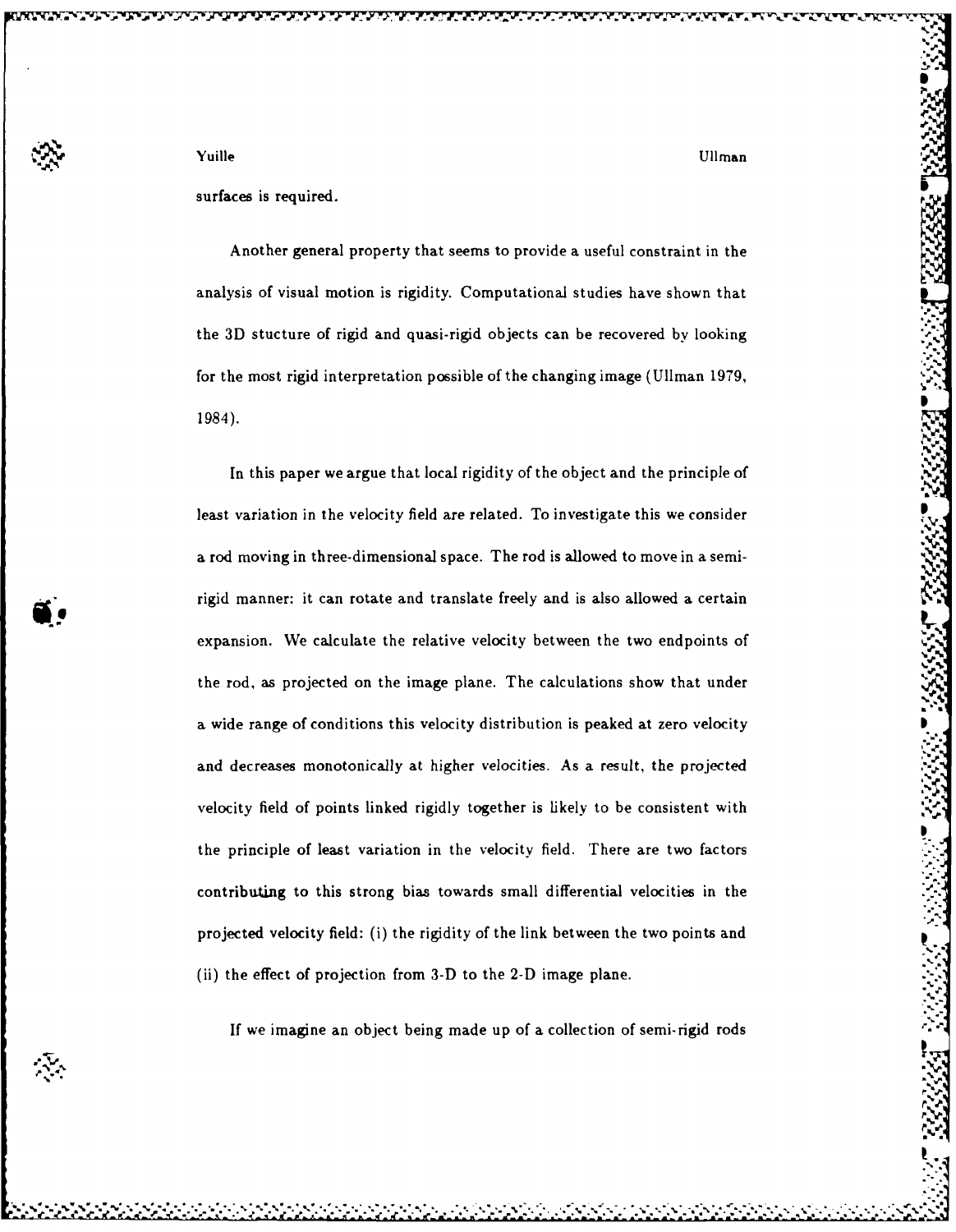**Sj.** p .. ~ *u~x:.' .* **S**

**;v.**

this analysis suggests that the projected velocity field is likely to be smooth. We conclude that the principle of least variation is a reasonable constraint that can be justified for the projected velocity field of rigid or locally rigid objects.

## Section **1.** The two-dimensional case.

First we consider a rigid rod moving in two dimensions and being projected onto a line. Because it is rigid the rod's velocity can be split into rotational and translational components. For our purposes the translational component can be ignored as it will not contribute to the derivative of the velocity field on the line.

Let the projected length of the rod be  $R$  and the real length be  $r$ , the angle to the vertical be  $\theta$  and the angular velocity be  $\omega$ . Then the projected velocity distribution  $\Phi(u)$  is

$$
\Phi(u) = \int \delta(R - r sin \theta) \delta(u - r \omega cos \theta) \Phi_r(r) \Phi_\omega(\omega) dr d\omega d\theta \qquad (1.1)
$$

**'p-** ... ':..,:;

where  $\delta$  denotes the Dirac delta function,  $\Phi_r(r)$  and  $\Phi_\omega(\omega)$  are the distribution of  $r$  and  $\omega$  respectively.  $r\sin\theta$  and  $r\omega\cos\theta$  are the projected lengths and velocity respectively. We assume that rods are equally likely to have any length between 0 and  $r_{max}$  and set  $\Phi_r(r) = k$  between 0 and  $r_{max}$  (with  $kr_{max} = 1$ ).

 $\mathbf{y}$  is the ultimate  $\mathbf{y}$  in the ultimate  $\mathbf{y}$  is the ultimate of  $\mathbf{y}$  is the ultimate of  $\mathbf{y}$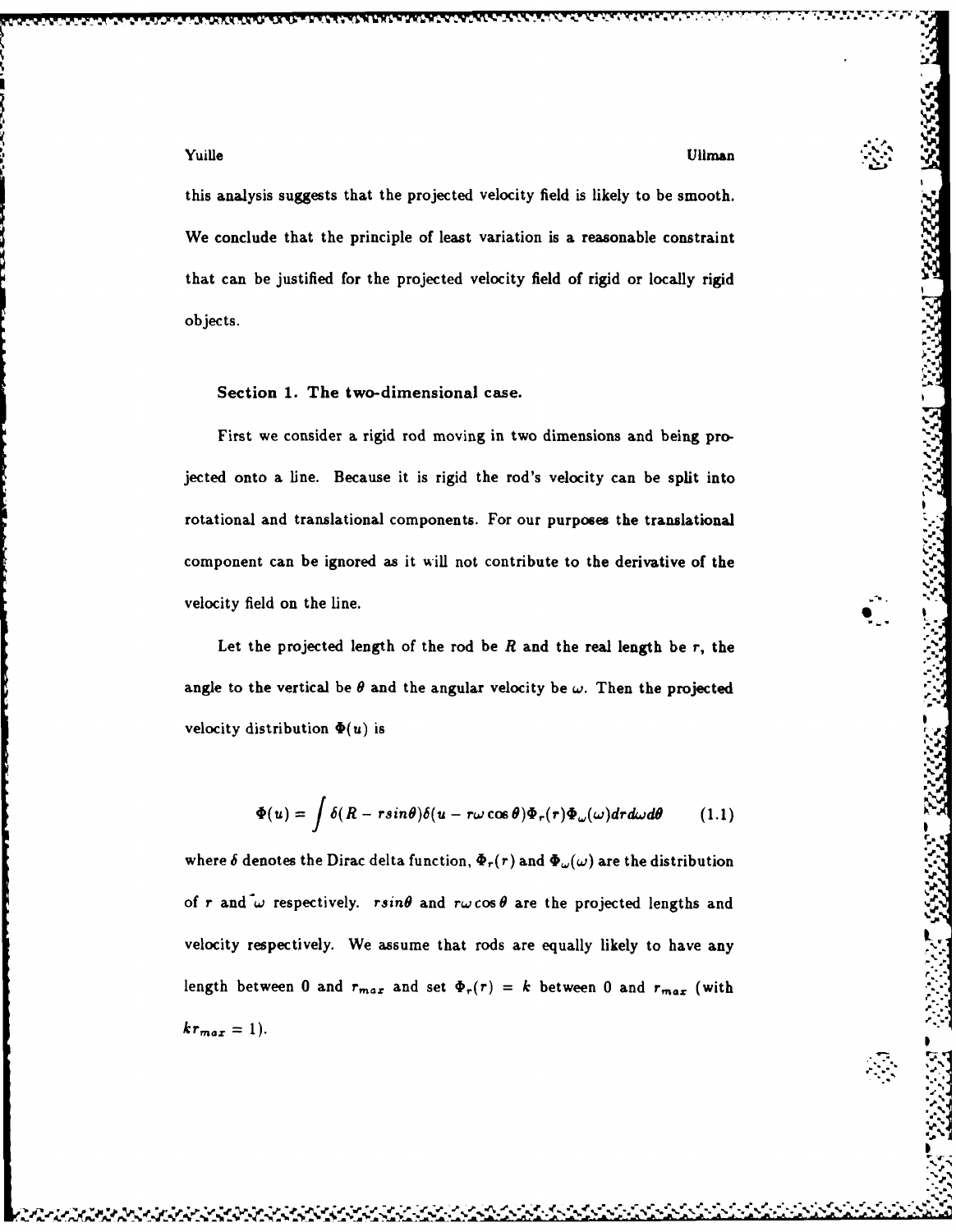**The Community of the Ullman Community of the Ullman Community of the Ullman Community of the Ullman Community** of the Ullman Community of the Ullman Community of the Ullman Community of the Ullman Community of the Ullman

 $\mathcal{L} = \mathcal{L}$ 

「そのことに、「そのことのこと」ということに、「そのことのこと」というのですが、「これにいつことになっている」

We can integrate with respect to  $\theta$  using the first delta function. This Yuille<br>We can integrate with respect to  $\theta$  using the first delta function. This<br>gives (see Appendix 1)<br>Section 1)

 $\Phi(u) = \int_{r=0}^{r=r_{max}} \frac{1}{\sqrt{r^2 - R^2}} \delta(u - \omega\sqrt{r^2 - R^2}) \Phi_{\omega}(\omega) dr d\omega.$  (1.2)

We integrate with respect to  $r$  to obtain

$$
\Phi(u) = \int_{\omega = \omega_{\min}}^{\infty} \frac{\Phi_{\omega}(\omega) d\omega}{(R^2 \omega^2 + u^2)^{\frac{1}{2}}} \tag{1.3}
$$

where  $\omega_{min} = u/\sqrt{r_{max}^2 - R^2}$ . This lower bound comes from the delta function integration.

Now we examine the behavior of  $\Phi(u)$ . If we differentiate it with respect to **u** we get

$$
\frac{\partial \Phi}{\partial u} = -\int_{\omega=\omega_{\text{min}}}^{\infty} \frac{u \Phi_{\omega}(\omega)}{(R^2 \omega^2 + u^2)^{\frac{3}{2}}} d\omega - \frac{\Phi_{\omega}(\omega_{\text{min}})}{(r_{\text{max}}^2 - R^2)^2 (R^2 \omega_{\text{min}}^2 + u^2)}.
$$
 (1.4)

So, for any probability distribution  $\Phi_{\omega}(\omega)$  (which by definition must be a positive function) the two terms on the right hand side of (1.4) must be negative.  $\Phi(u)$  must decrease strictly monotonically with *u* and has a unique maximum at  $u = 0$ .

Thus whatever the distribution of the rotation the most likely projected velocity is zero. This result is similar to that obtained by Ullman (1979) for the motion of dots. It was shown that if the motion of a random dot is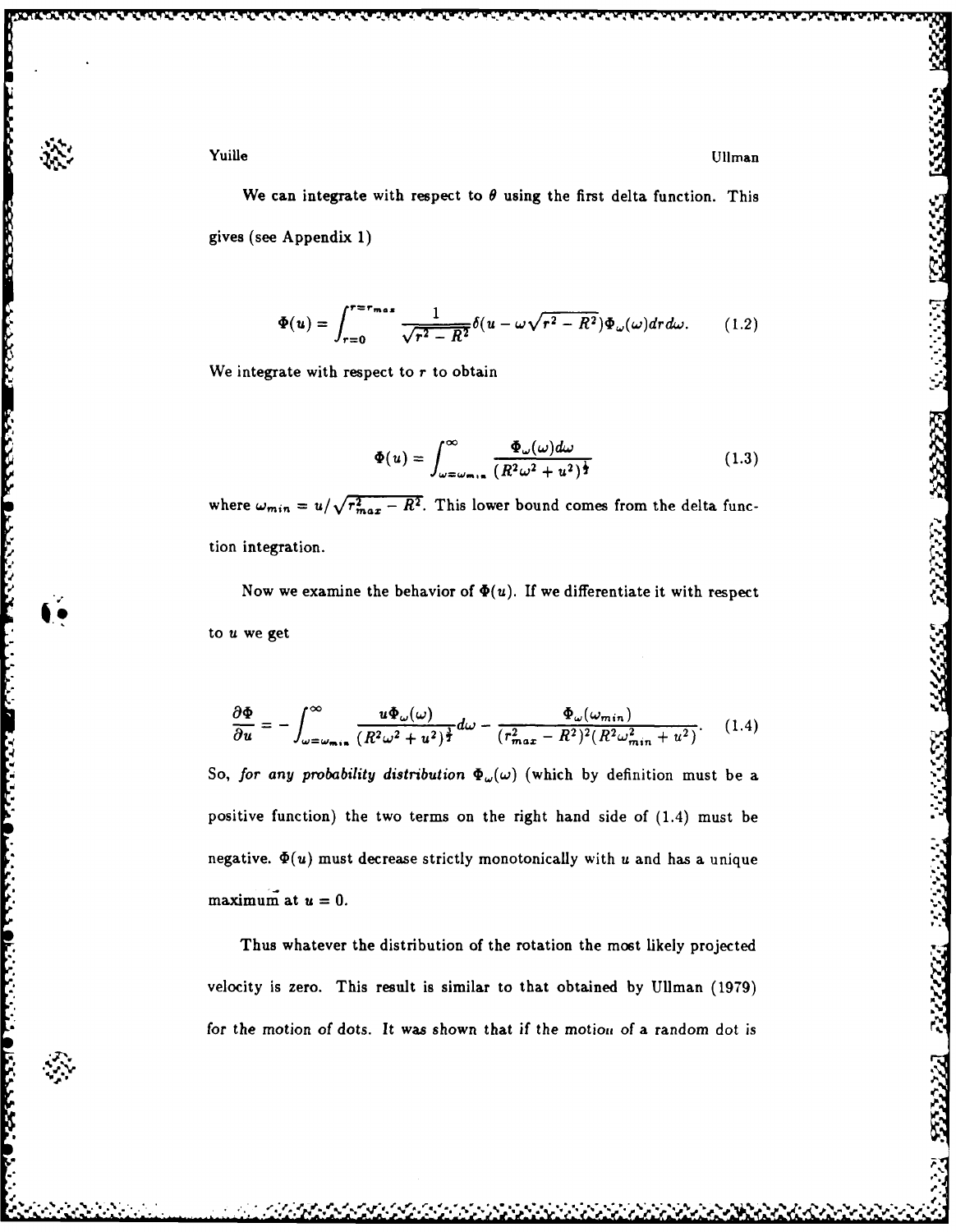A,, 's,.

**\*- .,]**

**'.**

*.ds'.*

**- t a 5 ..**

described **by** an isotropic probability distribution function in three dimensions then the probability distribution for the projected two-dimensional motion is peaked at **0.**

Note that our result is independent of whether we choose an upper bound for r. This can easily be seen by setting  $r_{max} \rightarrow \infty$  and  $\omega \rightarrow 0$  in (1.4). In fact having an upper bound for *r* makes  $\partial \Phi / \partial u$  more negative and makes  $\Phi(u)$  decay faster. Henceforth we assume for simplicity that there is no upper bound for  $r$ .

To see the connection with the smoothness assumption observe that in **<sup>p</sup>** the limit Hildreth's smoothness measure can be expressed as

$$
\int \|\frac{dv}{ds}\|^2 ds = \sum \left(\frac{u}{R}\right)^2 \tag{1.5}
$$

where the sum can be taken over a set of rigid rotating rods. The results above **l** show that for each rod considered independently the probability distribution of the u is peaked at zero. Thus, with this independence assumption, we argue that the most likely distribution of the whole contour is the one that minimizes **(1.5).** We will relax the independence assumption in section 4.

## Section **2. The three-dimensional case.**

We now extend the analysis to a rod moving in 3-space. Consider a rod of length r projected into the image plane, which has unit normal vector  $\vec{k}$ .

## Yuilie **Ullman -d,**

**0**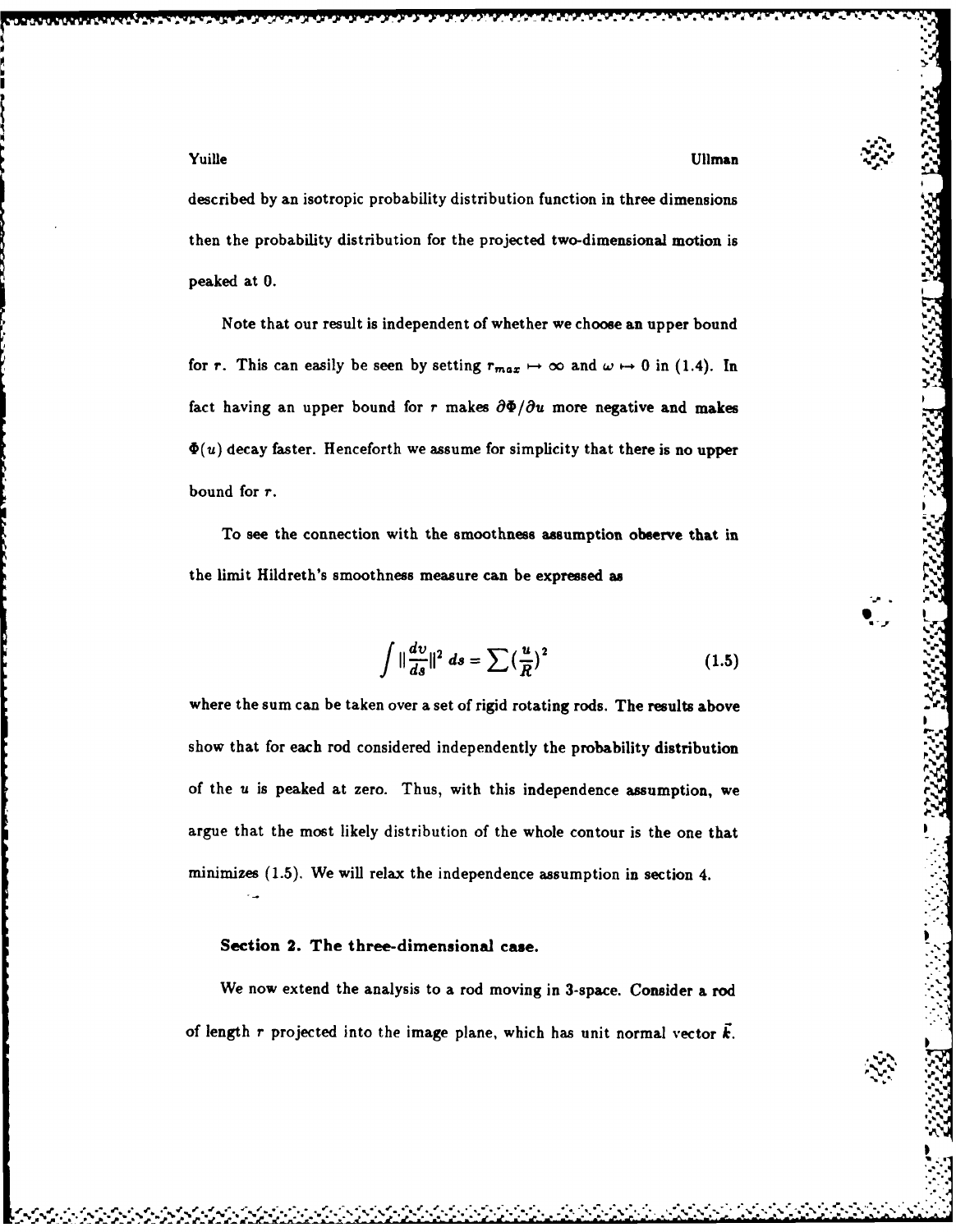The rod's direction in **3-D** spacc is denoted **by** *F* which is a unit vector in the direction  $\vec{r}$ . The rod is projected into a vector  $\vec{r}_p$  where

$$
\vec{r}_p = \vec{r} - (\vec{r} \cdot \vec{k})\vec{k}.\tag{2.1}
$$

The rod's rotation is described by a vector  $\vec{\omega}$ , where  $\omega$  is the frequency and  $\hat{\vec{\omega}}$  is the axis of rotation. The velocity  $\vec{v}$  is given by

$$
\vec{v} = \vec{\omega} \times \vec{r}.\tag{2.2}
$$

The projected velocity field  $\vec{v}_p$  is given by

$$
\vec{v}_p = \vec{v} - (\vec{v} \cdot \vec{k})\vec{k}.\tag{2.3}
$$

We consider rods with projected length  $R$  and projected velocity  $\vec{U}$ . We are interested in the projected velocity distribution  $\Phi(\vec{U})$ . Since the projected velocity distribution is rotationally symmetric we can express this as  $U\Phi(U)$ (see Appendix 1). If the rods' length distribution is  $\Phi_r(\vec{r})$  and their rotation distribution is  $\Phi_{\omega}(\vec{\omega})$  then the projected velocity distribution is given by

$$
\Phi(u) = \int \delta(R - |\vec{r}_p|) \delta(U - |\vec{v}_p|) \Phi_r(\vec{r}) \Phi_\omega(\vec{\omega}) d\vec{r} d\vec{\omega}.
$$
 (2.4)

:-:':-" G"

Care is needed in specifying the domain of integration of (2.4). From (2.2) we see that only the component of  $\vec{\omega}$  perpendicular to  $\vec{r}$  contributes to the

**The Community of the Community of the Ullman** Community of the Ullman Community of the Ullman Community of the U

**4. .4**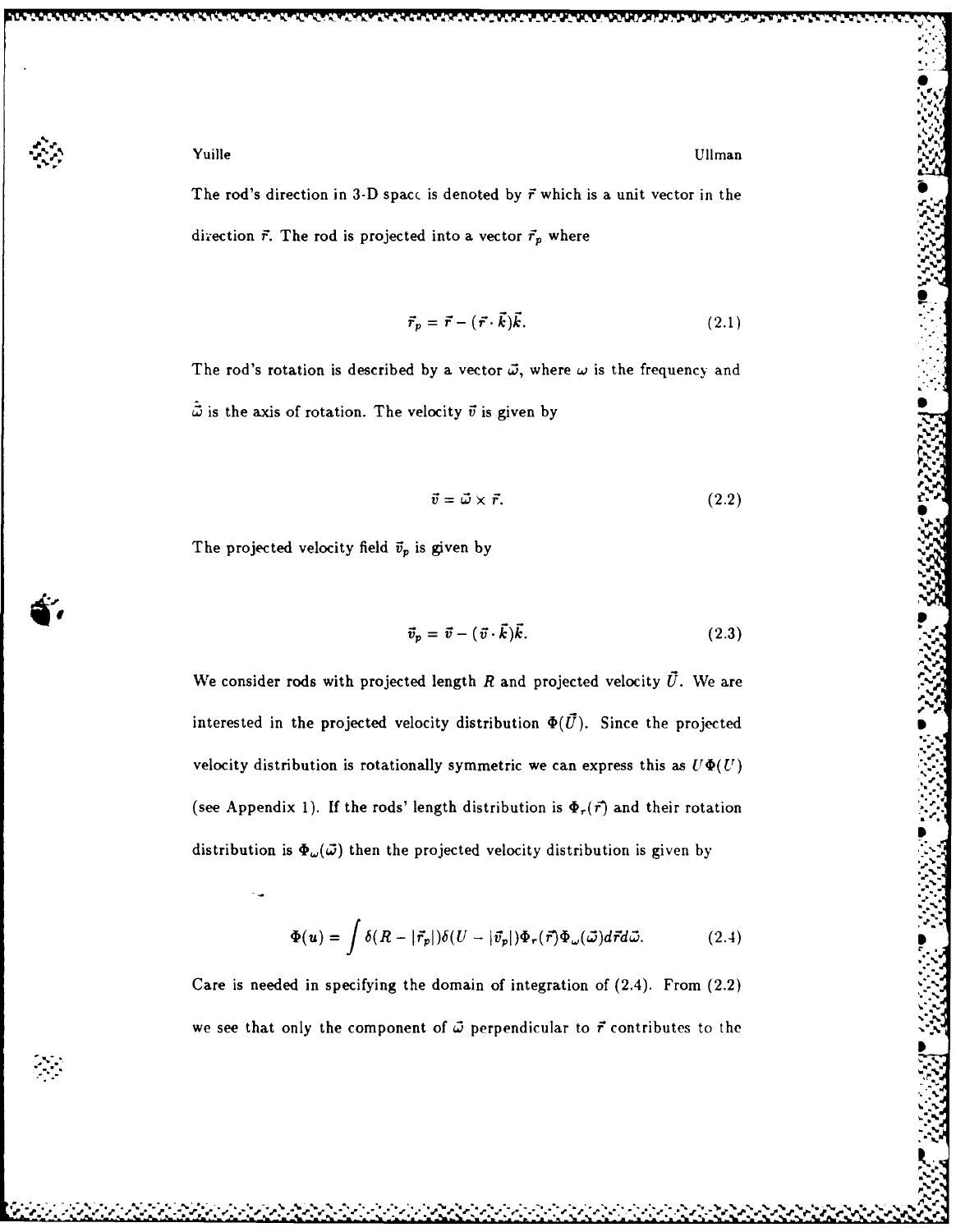**The Vuille** Contract of the Ullman Contract of the Ullman Contract of the Ullman Contract of the Ullman Contract of the Ullman Contract of the Ullman Contract of the Ullman Contract of the Ullman Contract of the Ullman Co

**N%.,-**

**.- 1**

**Q**

**-V1:.**

**. ,**

velocity. We must require  $\hat{\vec{\omega}} \cdot \hat{\vec{r}} = 0$ . We impose this by substituting a delta function into (2.4) and then integrating over all  $\vec{\omega}$ .

Thus we have **I**

$$
U\Phi(U) = \int \delta(R - |\vec{r}_p|)\delta(\vec{\omega} \cdot \vec{r})\delta(U - |\vec{v}_p|)\Phi_{\omega}(\vec{\omega})d\vec{r}d\vec{\omega}.
$$
 (2.5)

We assume all directions of the rod are equally likely and the rods are also equally likely to have any length. So we set **<sup>h</sup>**

$$
\Phi(\vec{r}) = 1. \tag{2.6}
$$

We also assume that the rotation is equally likely to be in any direction. Then  $\Phi_{\omega}(\vec{\omega})$  is a function of  $|\vec{\omega}| = \omega$  only.

$$
U\Phi(U) = \int \delta(R - |\vec{r}_p|)\delta(\vec{\omega} \cdot \vec{r})\delta(U - |\vec{v}_p|)\Phi_{\omega}(\omega)d\vec{r}d\vec{\omega}.
$$
 (2.7)

Choose an orthogonal basis  $\vec{i}$ ,  $\vec{j}$ ,  $\vec{k}$ . Define angles  $\theta$ ,  $\varphi$ ,  $\alpha$ ,  $\beta$ . These angles are illustrated in figure 1.  $\theta$  is the angle between the unit vector and the  $\vec{k}$ axis.  $\varphi$  is the angle between the unit vector projected onto the  $x, y$  plane and the x-axis. Similarly for  $\alpha$  and  $\beta$ . It follows that

$$
\vec{r} = \sin\theta \cos\varphi \vec{i} + \sin\theta \sin\varphi \vec{j} + \cos\theta \vec{k}
$$
  

$$
\vec{\omega} = \sin\alpha \cos\beta \vec{i} + \sin\alpha \sin\beta \vec{j} + \cos\alpha \vec{k}
$$
 (2.8)

**, ' '" ' .%. ,.' 1-, ,. . . . . ,, \*-./% .** *%* **-,, 1,,,'., ' .-- ' - 'a .** *,:':* **, , " 4 €" - - w . w , €**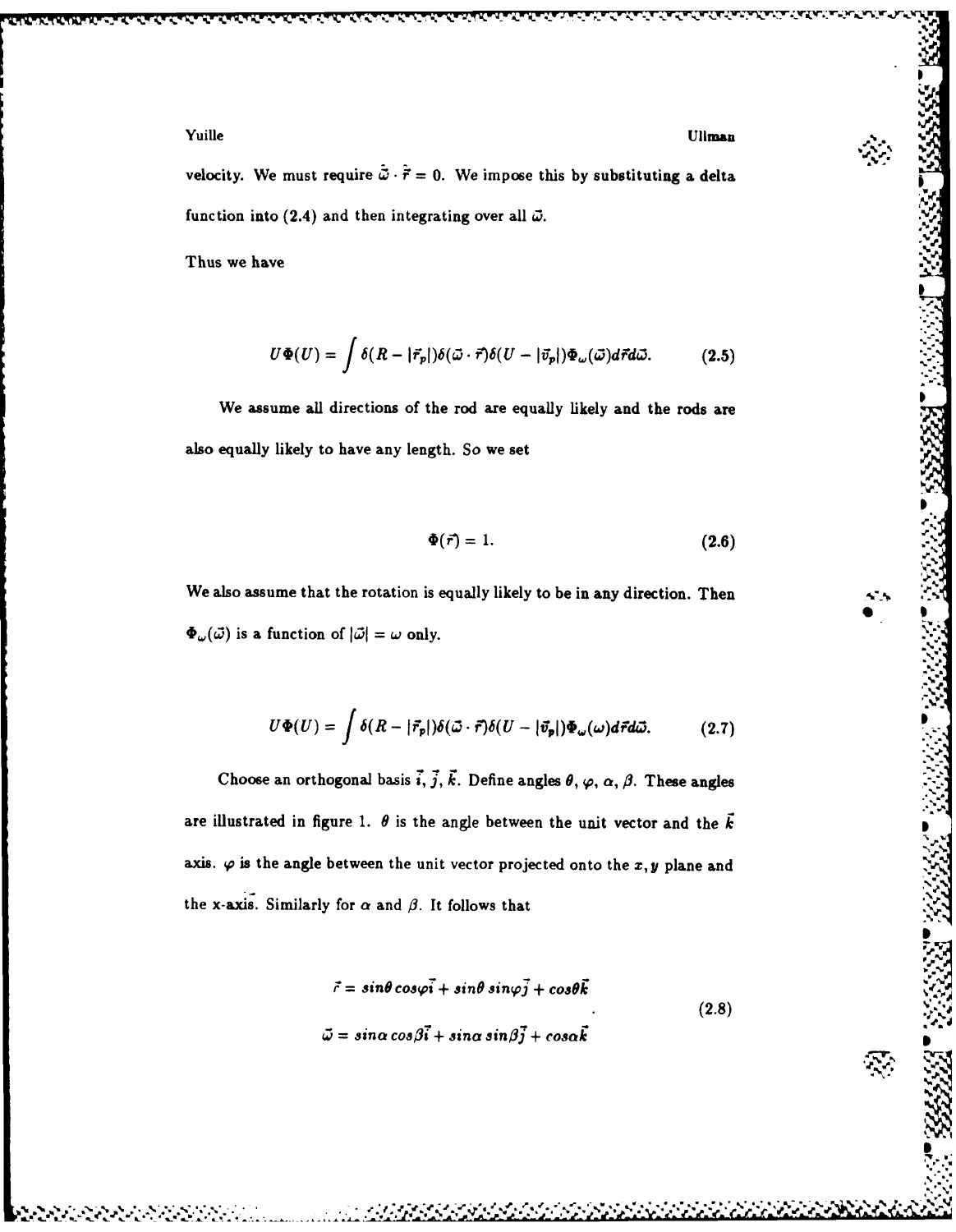33.33

833233

**SE** 

2222220

 $\mathcal{N}$ 

 $(i)$ 





 $Ullman$ 

Figure 1 Definitions of the angles, see text.

Then

$$
d\omega = d\omega \sin \alpha \, d\alpha d\beta
$$
  

$$
d\vec{r} = dr \, \sin \theta \, d\theta d\varphi
$$
 (2.9)

 $(ii)$ 

and

. ÷

$$
|\vec{r}_p| = r \sin \theta. \tag{2.10}
$$

Define the angle between  $\vec{\omega}$  and  $\vec{r}$  to be  $\tau$  by

$$
cos\tau = \vec{\omega} \cdot \vec{r}.\tag{2.11}
$$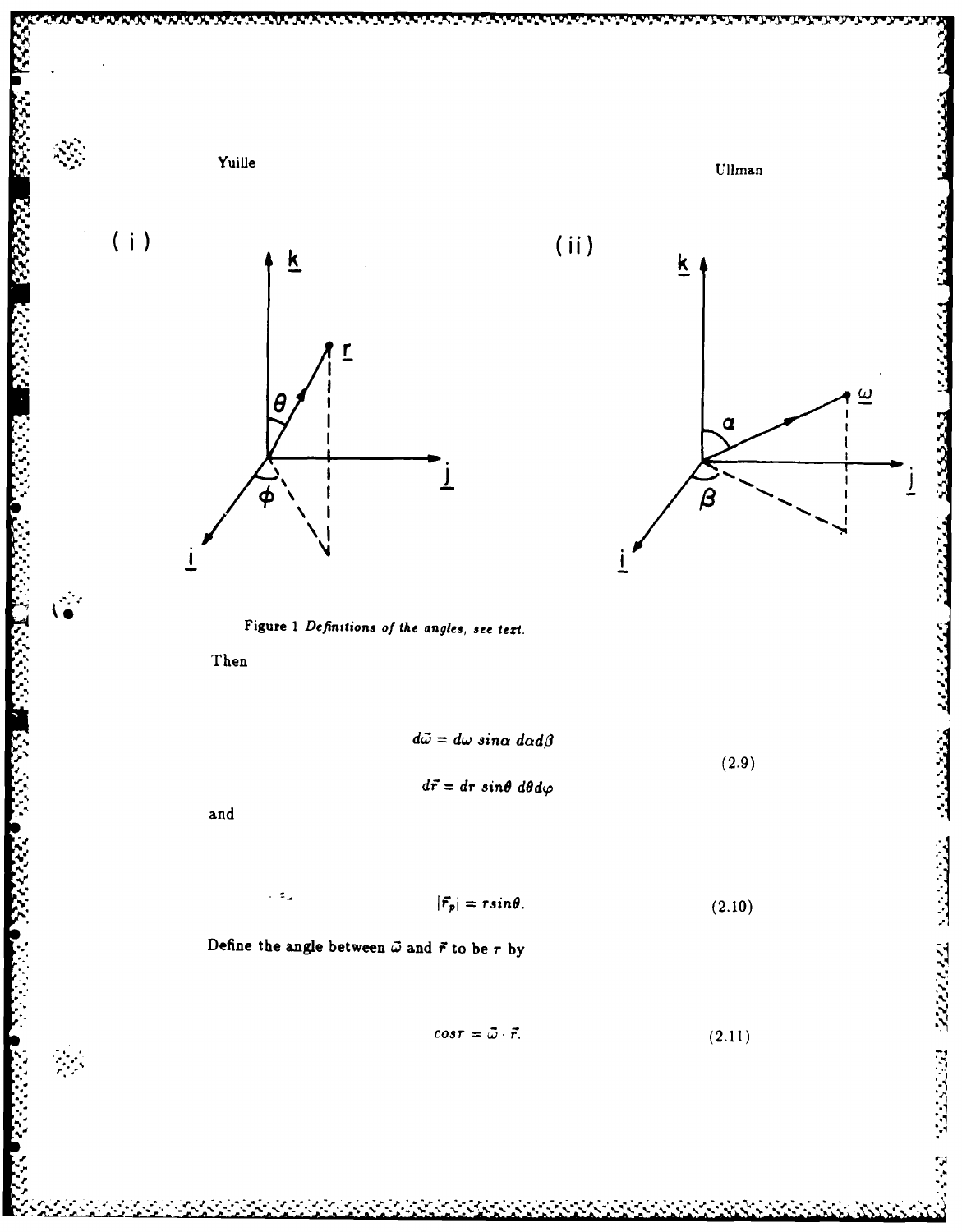Then from 
$$
(2.8)
$$
 we have

$$
cos\tau = cos\theta cos\alpha + sin\theta sin\alpha cos(\varphi - \beta).
$$
 (2.12)

Define the angle 
$$
\rho
$$
 by

$$
cos \rho = \frac{(\vec{\omega} \times \vec{r})}{|\vec{\omega} \times \vec{r}|} \cdot \vec{k}.
$$
 (2.13)

$$
From (2.11) we obtain
$$

$$
cos \rho sin \tau = (\vec{\omega} \times \vec{r} \cdot \vec{k}). \qquad (2.14)
$$

From 
$$
(2.8)
$$
 we find

$$
cos\rho sin\tau = sin\theta sin\alpha(\varphi - \beta)
$$
 (2.15)

and we calculate

$$
|\vec{v}_p| = \omega \sin \tau \sin \rho. \tag{2.16}
$$

We use  $(2.10)$ ,  $(2.11)$  and  $(2.16)$  to write the delta functions as

$$
\delta(R-|\vec{r}_p|)\delta(\vec{\omega}\cdot\vec{r})\delta(U-|\vec{v}_p|)=\delta(R-r\sin\theta)\delta(\cos\tau)\delta(U-\vec{\omega}r\sin\tau\sin\rho).
$$
 (2.17)

We now need to change the variables of integration. We have

**Ullman**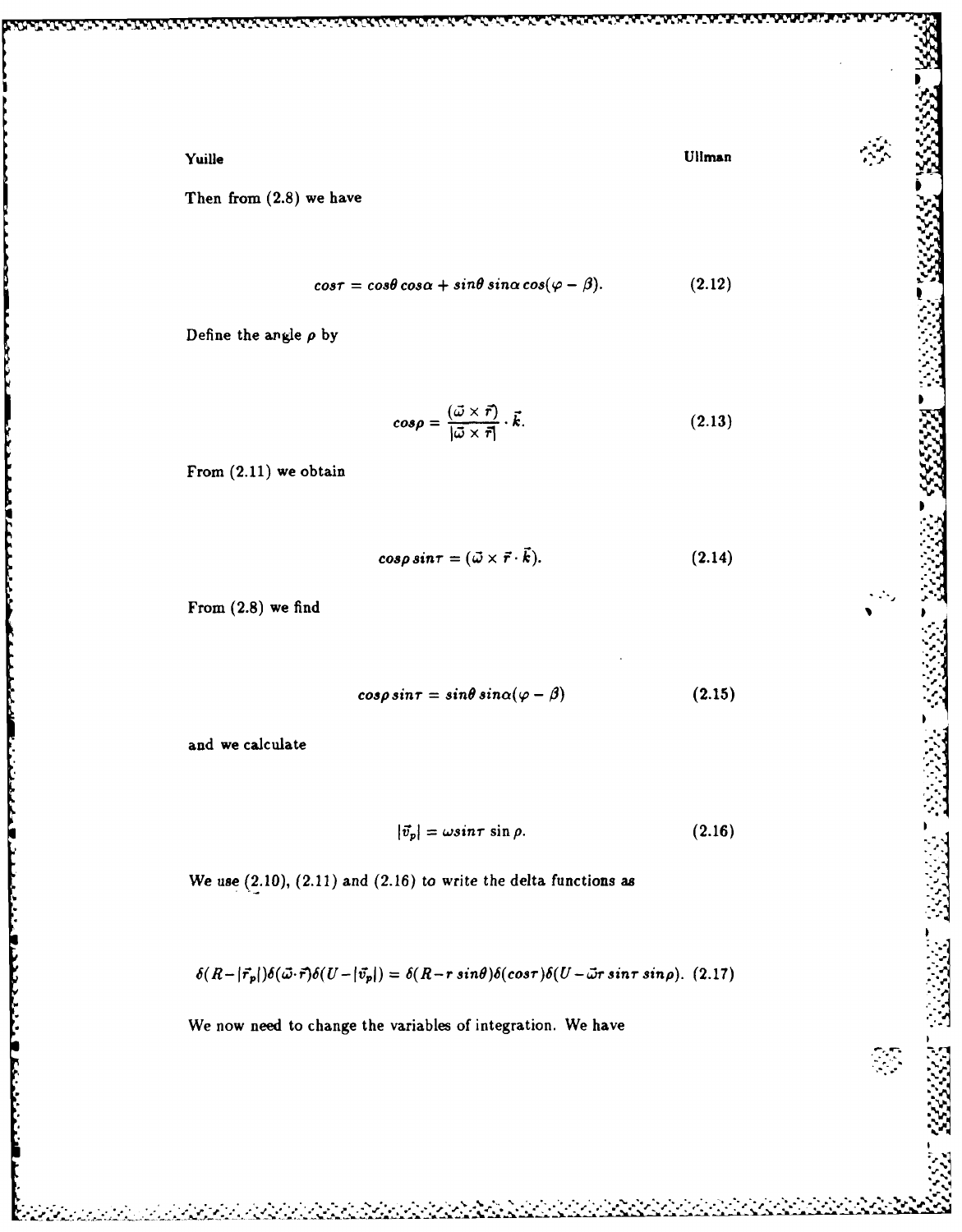متقوا المعتمد والمتعارض والمتعارف

Yuille

$$
d\vec{\omega}d\vec{r} = d\omega dr \sin\alpha \sin\theta \ d\alpha d\beta d\theta d\varphi. \qquad (2.18)
$$

The integrand only depends on  $\varphi$  and  $\beta$  as  $\varphi - \beta$ . We can set  $\psi = \varphi - \beta$  and integrate out  $\beta$ . Then we have

$$
cos\tau = cos\theta cos\alpha + sin\theta sin\alpha cos\psi
$$
  

$$
cos\rho sin\tau = sin\theta sin\alpha sin\psi
$$
 (2.19)

 $d\vec{\omega}d\vec{r} = \pi d\omega dr \sin\alpha \sin\theta \ d\alpha \ d\psi \ d\theta$ 

Now we must change the variables of integration from  $\alpha$ ,  $\psi$  to  $\tau$ ,  $\rho$ :

$$
d\alpha d\psi = det \begin{pmatrix} \frac{\partial \alpha}{\partial \tau} & \frac{\partial \alpha}{\partial \rho} \\ \frac{\partial \psi}{\partial \tau} & \frac{\partial \psi}{\partial \rho} \end{pmatrix} d\tau d\rho.
$$
 (2.20)

From (2.19) we eliminate the terms containing  $\psi$  to obtain

$$
\cos \alpha = \cos \tau \cos \theta \pm \sin a (\sin^2 \theta - \cos^2 \rho)^{\frac{1}{2}}.
$$
 (2.21)

Define functions  $F(\tau, \rho, \alpha, \psi)$  and  $G(\tau, \rho, \alpha, \psi)$  by

$$
F(\tau, \rho, \alpha, \psi) = \cos \tau - \cos \theta \cos \alpha - \sin \theta \sin \alpha \cos \psi
$$
  

$$
G(\tau, \rho, \alpha, \psi) = \cos \rho \sin \tau - \sin \theta \sin \alpha \sin \psi
$$
 (2.22)

It is a standard result of Jacobian transformations (it can be obtained by using formula (2.20) twice, once changing variables from  $\alpha, \psi$  to F, G and then changing  $F, G$  to  $\tau, \rho$ ) that

Ullman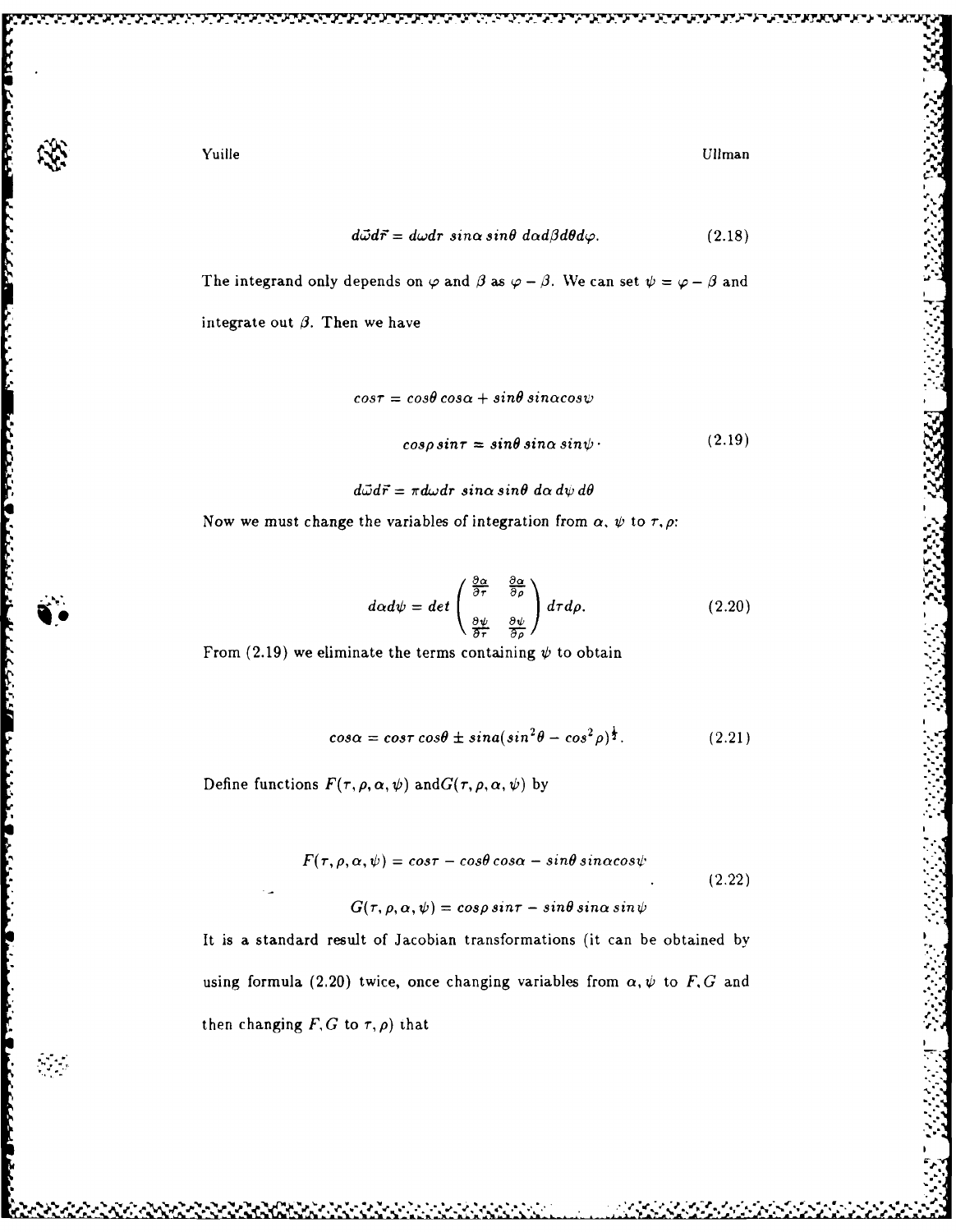Ullman

 $\mathcal{L}_{\mathcal{L}}$ 

$$
d\alpha d\psi = det \begin{pmatrix} \frac{\partial F}{\partial \tau} & \frac{\partial F}{\partial \rho} \\ \frac{\partial G}{\partial \tau} & \frac{\partial G}{\partial \rho} \end{pmatrix} / det \begin{pmatrix} \frac{\partial F}{\partial \alpha} & \frac{\partial F}{\partial \psi} \\ \frac{\partial G}{\partial \alpha} & \frac{\partial G}{\partial \psi} \end{pmatrix} d\tau d\rho.
$$
 (2.23)

From  $(2.22)$  we obtain

$$
det\begin{pmatrix} \frac{\partial F}{\partial \tau} & \frac{\partial F}{\partial \rho} \\ \frac{\partial G}{\partial \tau} & \frac{\partial G}{\partial \rho} \end{pmatrix} = sin^2 \tau sin \rho
$$
 (2.24)

and

$$
det\begin{pmatrix} \frac{\partial F}{\partial \alpha} & \frac{\partial F}{\partial \psi} \\ \frac{\partial G}{\partial \alpha} & \frac{\partial G}{\partial \psi} \end{pmatrix} = sin\theta sin\alpha \{sin\theta cos\alpha - cos\psi cos\theta sin\alpha\}.
$$
 (2.25)

Thus we calculate

$$
d\alpha d\psi = \frac{\sin^2 \tau \sin \rho}{\sin \theta \sin \alpha \{ \sin \theta \cos \alpha - \cos \psi \cos \theta \sin \alpha \}} d\tau d\rho. \tag{2.26}
$$

We substitute for  $cos\psi$  from (2.19) and obtain

$$
d\alpha d\psi = \frac{\sin^2 \tau \sin \rho}{\sin \alpha \{ \cos \alpha - \cos \theta \cos \tau \}} d\tau d\rho \qquad (2.27)
$$

then using  $(2.21)$  we find

$$
d\alpha d\psi = \frac{\sin \tau \sin \rho}{\sin \alpha (\sin^2 \theta - \cos^2 \rho)^{\frac{1}{2}}} d\tau d\rho. \tag{2.28}
$$

Hence

$$
\sin\alpha\sin\theta d\alpha d\psi = \frac{\sin\tau\sin\rho\sin\theta}{(\sin^2\theta - \cos^2\rho)^{\frac{1}{2}}}d\tau d\rho. \tag{2.29}
$$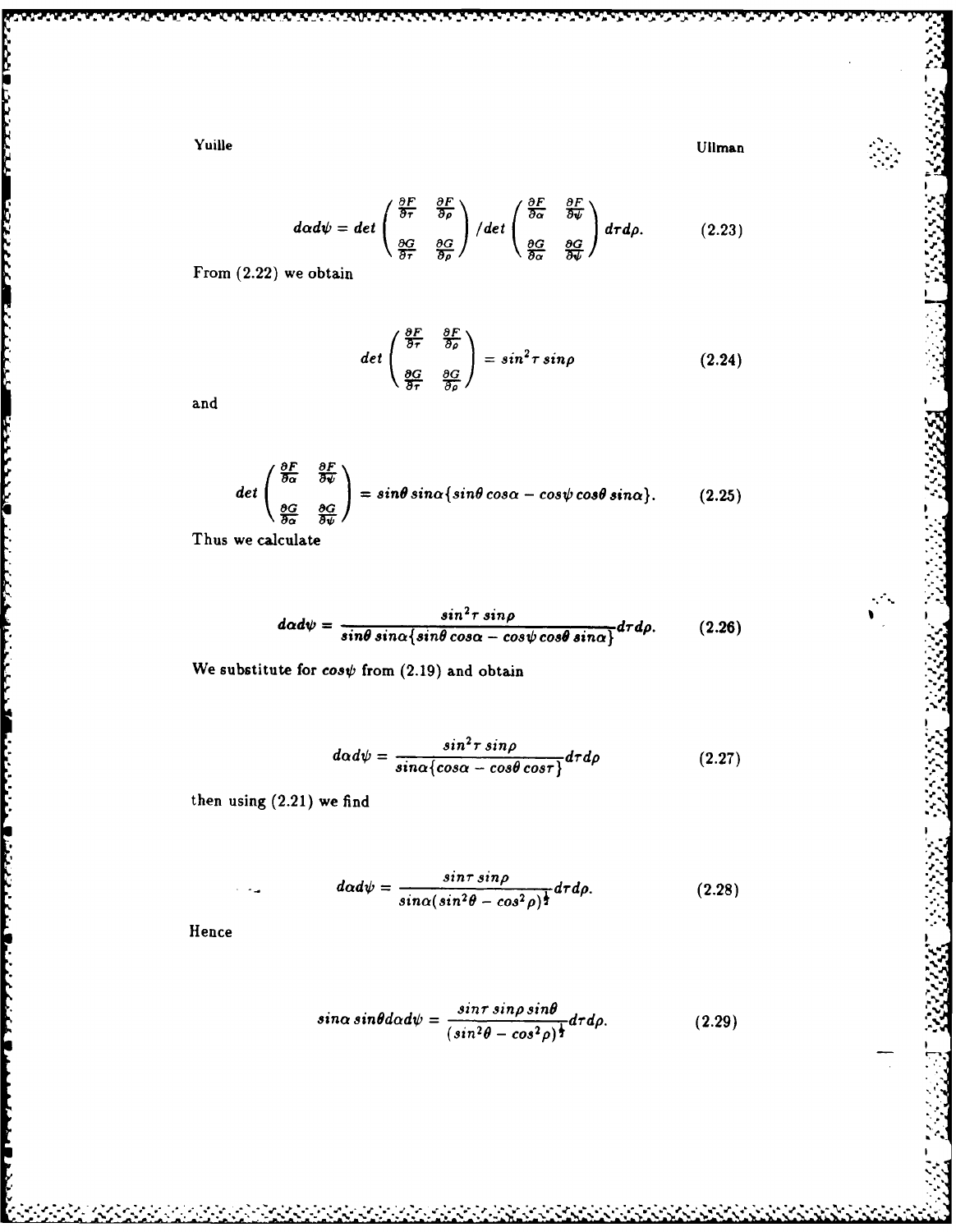$\mathbf{V}$ uille  $\mathbf{V}$ 

*d,*

*:-..*

**-**

We substitute (2.17), (2.18) and (2.29) into (2.7)

$$
U\Phi(u) = \int \delta(R - r\sin\theta)\delta(\cos\tau)\delta(u - \omega r\sin\tau\sin\rho)
$$
  
\n
$$
\Phi_{\omega}(\omega)\frac{\sin\tau\sin\rho\sin\theta}{(\sin^2\theta - \cos^2\rho)^{\frac{1}{2}}} d\tau d\rho d\theta d\omega dr
$$
 (2.30)

Nw w ote integrat with io respect to to obtain **7** "

Now we do the integration with respect to  $\tau$  to obtain

$$
U\Phi(U) = \int \frac{\delta(R - r\sin\theta)\delta(U - \omega r\sin\rho)}{(sin^2\theta - cos^2\rho)^{\frac{1}{2}}} \Phi_{\omega}(\omega) \sin\rho \sin\theta \,d\rho \,d\theta \,d\omega \,dr. \tag{2.31}
$$

We integrate with respect to  $\theta$  to obtain (2.7)  $\alpha$ 

$$
U\Phi(u) = \int \frac{\delta(U - \omega r sin \rho)\Phi_{\omega}(\omega)sin \rho(R/r) d\rho d\omega dr}{(r^2 - R^2)^{\frac{1}{2}}(R^2/r^2 - cos^2 \rho)^{\frac{1}{2}}}.
$$
 (2.32)

We integrate with respect to  $\rho$  and obtain

$$
\Phi(U) = \int \frac{R\Phi_{\omega}(\omega)d\omega dr}{r(r^2 - R^2)^{\frac{1}{2}}(R^2\omega^2 + u^2 - \omega^2r^2)^{\frac{1}{2}}(\omega^2r^2 - u^2)^{\frac{1}{2}}}.
$$
 (2.33)

the integrand **is** real (for simplicity we have omitted the bounds of integration in the previous equations). It is specified by r> *R '....*

> $r \geq R$ <sup>2</sup>**>** L2ra (2.34) "('2-  $R^2\omega^2 + u^2 \geq \omega^2r^2$  $(2.34)$  $\omega r \geq u$ .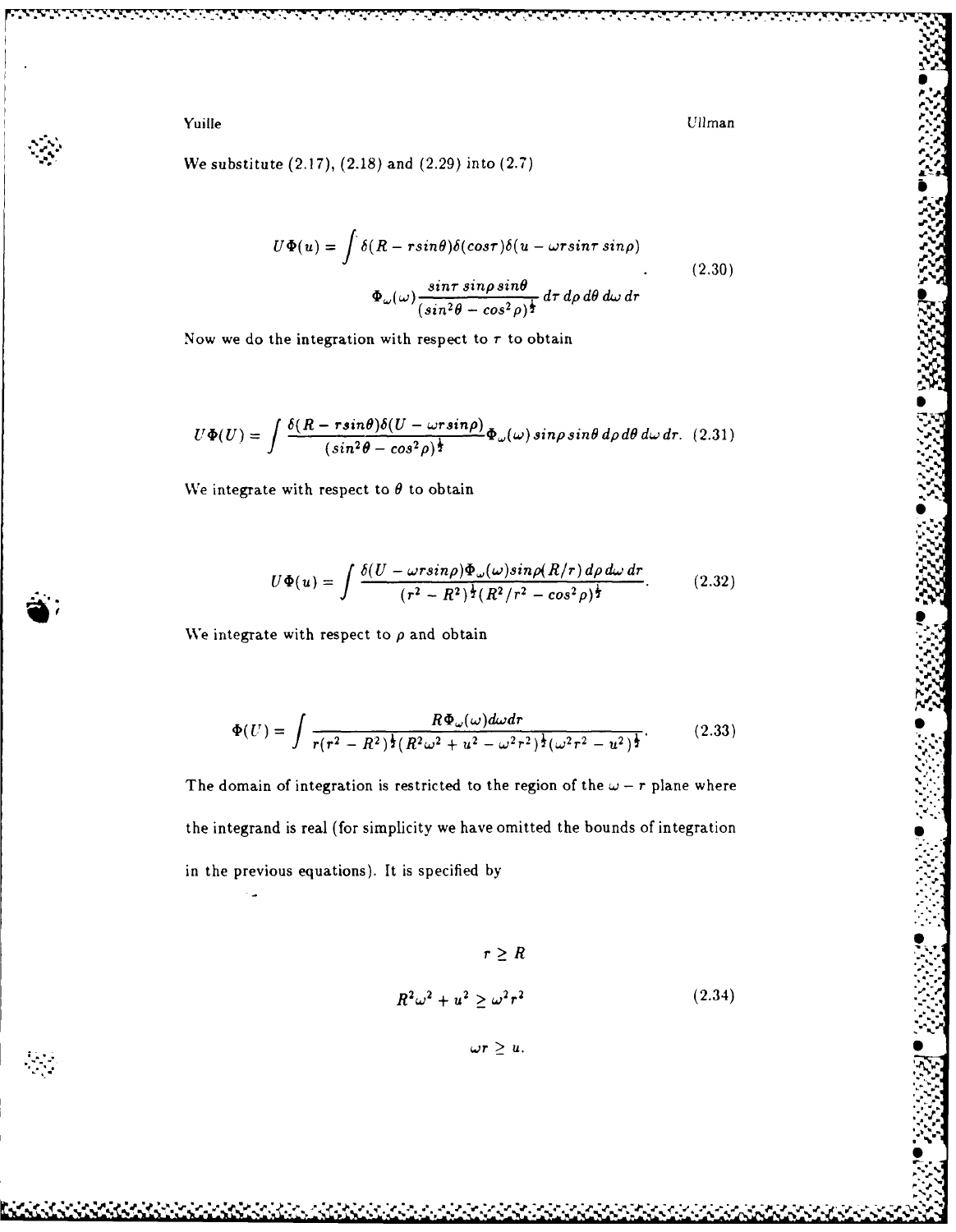Ullman

# Change the variable of integration from  $r$  to  $X$  where

$$
\omega^2 r^2 = u^2 + X \tag{2.35}
$$

then

$$
\Phi(u) = \int \frac{R\omega\Phi_{\omega}(\omega)d\omega dX}{2X^{\frac{1}{2}}(R^2\omega^2 - X)^{\frac{1}{2}}(u^2 + X - \omega^2R^2)^{\frac{1}{2}}(u^2 + X)}
$$
(2.36)

with domain of integration

$$
X \le R^2 \omega^2
$$
  

$$
X \ge 0
$$
 (2.37)  

$$
u^2 + X \ge \omega^2 R^2
$$

Define a new variable  $Y$  by

$$
Y^2 = \omega^2 R^2 - X \tag{2.38}
$$

then

$$
\Phi(u) = \int \frac{R\omega\Phi_{\omega}(\omega)d\omega dY}{(\omega^2 R^2 - Y^2)^{\frac{1}{2}}(u^2 - Y^2)^{\frac{1}{2}}(u^2 + \omega^2 R^2 - Y^2)}
$$
(2.39)

a teterak

with

37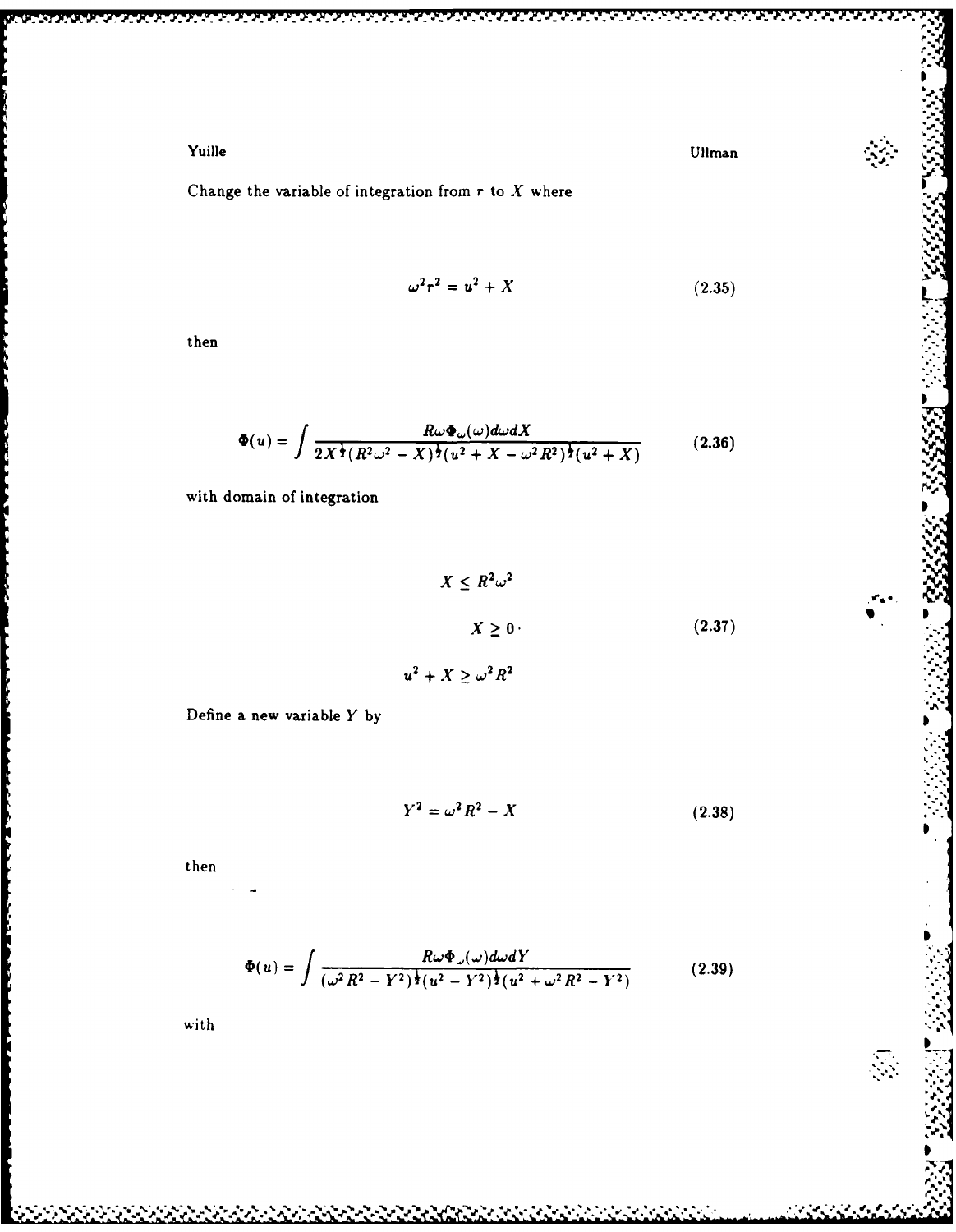$$
Y \ge 0
$$
  

$$
Y \le \omega R \tag{2.40}
$$

Ullman

 $Y \leq u$ .

We can further simplify this expression by the substitutions  $Y = u \sin \theta$ and  $\omega = (u/R)\Omega$ . This yields

$$
\Phi(u) = \frac{1}{u^2} \int_0^{\frac{\pi}{2}} d\theta \int_{\sin\theta}^{\infty} d\Omega \frac{\Phi_{\omega}(u\Omega/R)}{(\Omega^2 - \sin^2\theta)^{1/2}(\Omega^2 + \cos^2\theta)}.
$$
 (2.41)

It is clear from this expression that  $\Phi(u)$  will decrease with u if and only if  $\Phi_{\omega}(\omega)$  does not grow faster than  $\omega^2$ . Thus for all realistic cases  $\Phi(u)$  will be a monotonic decreasing function of u.

## Section 3. Expansion and Contraction.

We now consider the situation in two dimensions when the rod is allowed to expand and contract as well as rotate. We can write

$$
\vec{r} = r\hat{r} \tag{3.1}
$$

and differentiating gives

$$
\vec{r} = \dot{r}\vec{r} + r\dot{\theta}\vec{n} \tag{3.2}
$$

where  $\vec{\hat{n}}$  is the unit vector perpendicular to  $\vec{\hat{r}}$ . We define the expansion coefficient s by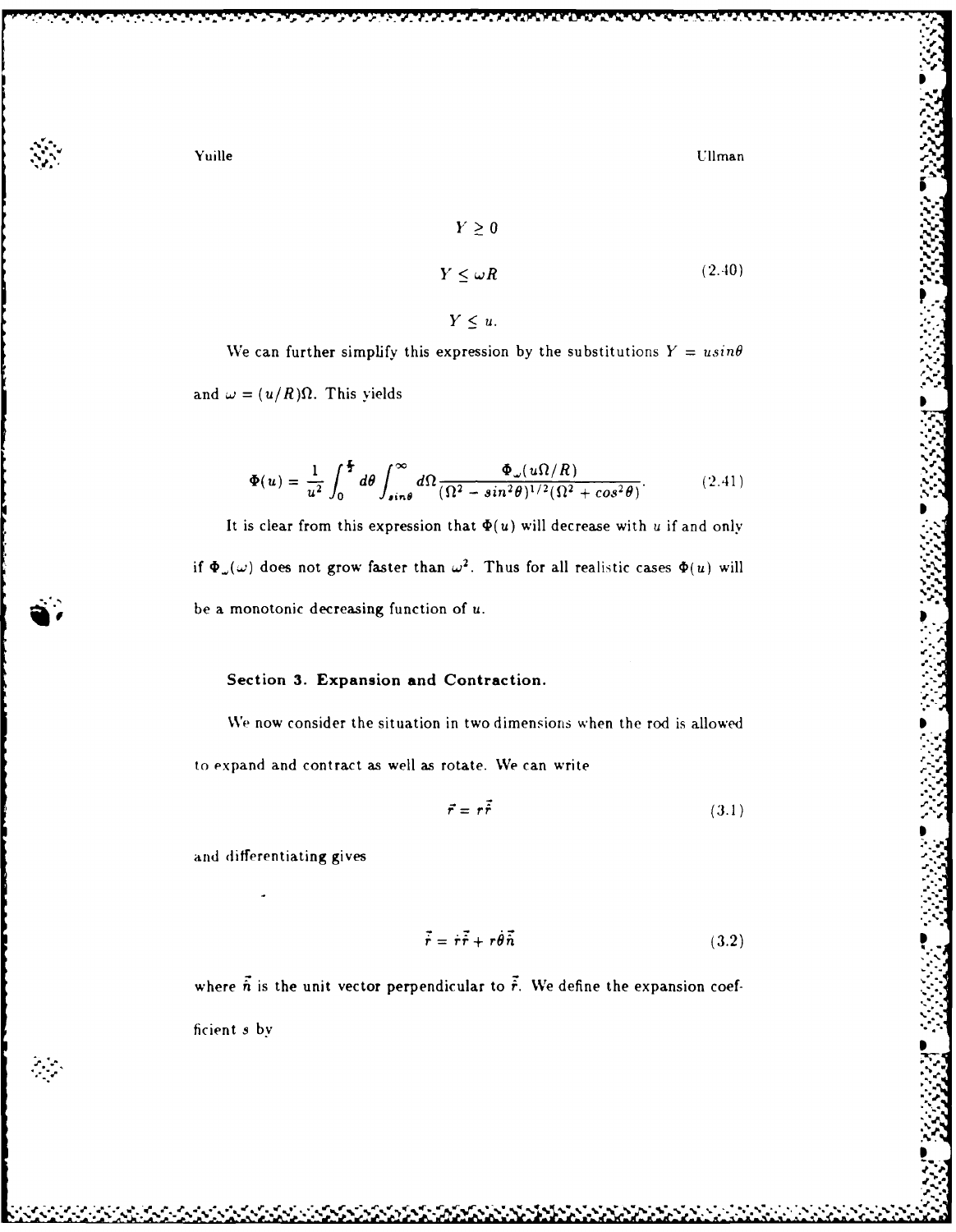$\sum_{i=1}^{n}$ 

$$
\dot{r} = rs \tag{3.3}
$$

and write  $(3.2)$  as

$$
\vec{r} = rs\vec{r} + r\dot{\theta}\vec{n}.\tag{3.4}
$$

The projected velocity is then given by

$$
U = r \sin\theta + r \omega \cos\theta \tag{3.5}
$$

where  $\theta$  is the angle that  $\vec{r}$  makes with the normal to the image plane and  $\dot{\theta} = \omega$ . The projected velocity distribution is given by

$$
\Phi(U) = \int \delta(R - r sin\theta)\delta(U - (r sin\theta + r\omega cos\theta))\Phi_s(s)\Phi_\omega(\omega) d\tau d\omega ds d\theta
$$
\n(3.6)

where, as in Section 1, we have assumed that  $\Phi(r) = 1$  so the rods have no preferred lengths. We do the integral of  $\Phi(U)$  with respect to  $\theta$  to obtain

$$
\Phi(U) = \int (r^2 - R^2)^{-1/2} \delta(U - sR - \omega(r^2 - R^2)^{1/2}) \Phi_s(s) \Phi_\omega(\omega) dr d\omega ds. (3.7)
$$

We now integrate with respect to  $r$  to find

$$
\Phi(U) = \int ((U - sR)^2 + \omega^2 R^2)^{-1/2} \Phi_{\mathfrak{s}}(s) \Phi_{\omega}(\omega) d\omega ds. \tag{3.8}
$$

Yuille

فتنفض والمستقار والمناسب

**All Property Company of the United States of the United States of the United States of the United States of the U**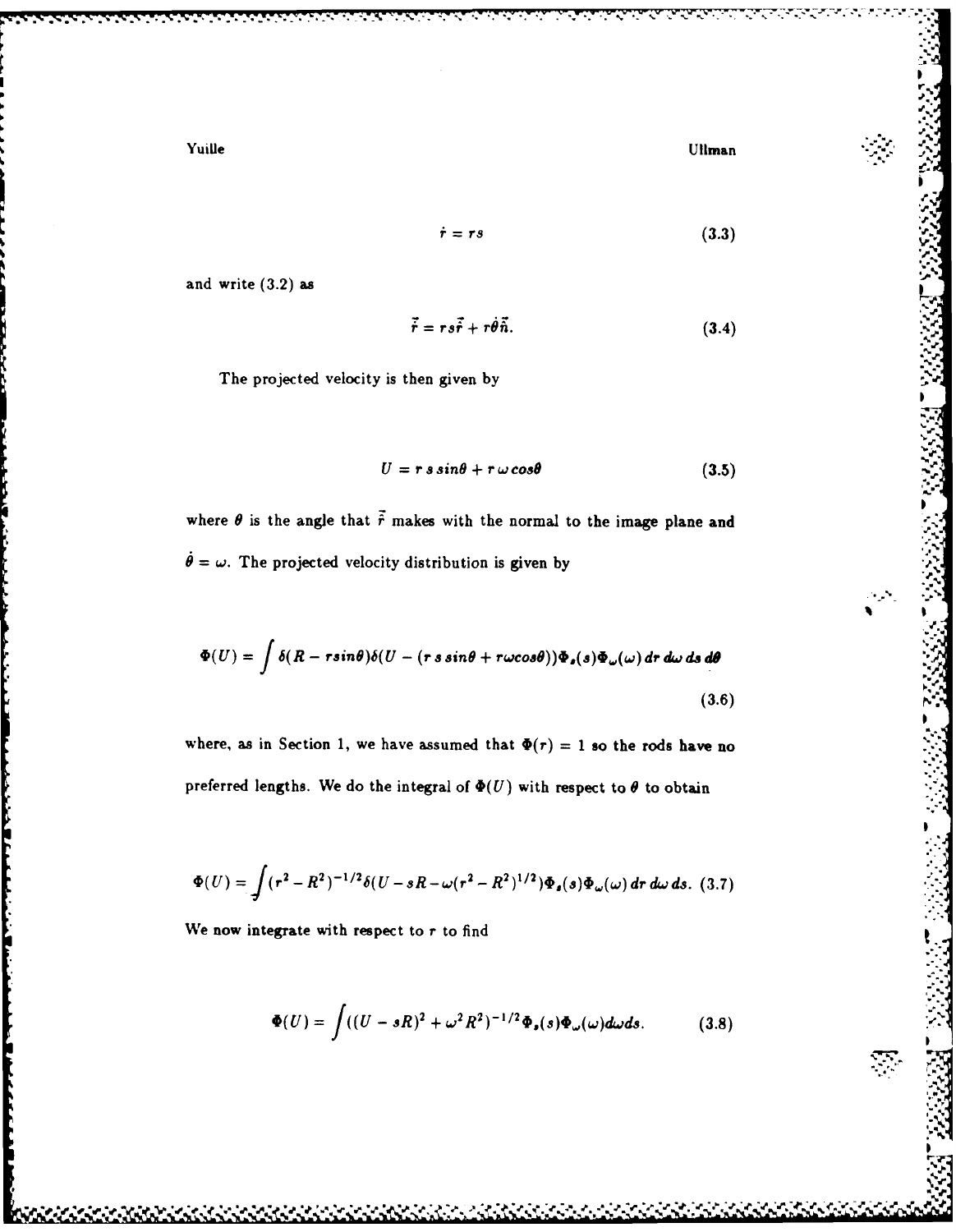Care must be taken to ensure that this integral is evaluated over the correct limits, those for which the integrand is well defined. For  $\omega > 0$  we need  $s < \frac{U}{R}$ and for  $\omega < 0$  we have  $s > \frac{U}{R}$ . This domain of integration is shown in figure (2). We can split the integral up into two parts

$$
\Phi(U) = \Phi_1(U) + \Phi_2(U) \tag{3.9}
$$



Figure 2 The domain of integration, see text.

where  $\sim$ 

$$
\Phi_1(U) = \int_{\omega=0}^{\omega=\infty} d\omega \int_{s=-\infty}^{s=U/R} ((U-sR)^2 + R^2 \omega^2)^{-1/2} \Phi_s(s) \Phi_\omega(\omega) ds \quad (3.10)
$$

and

Yuille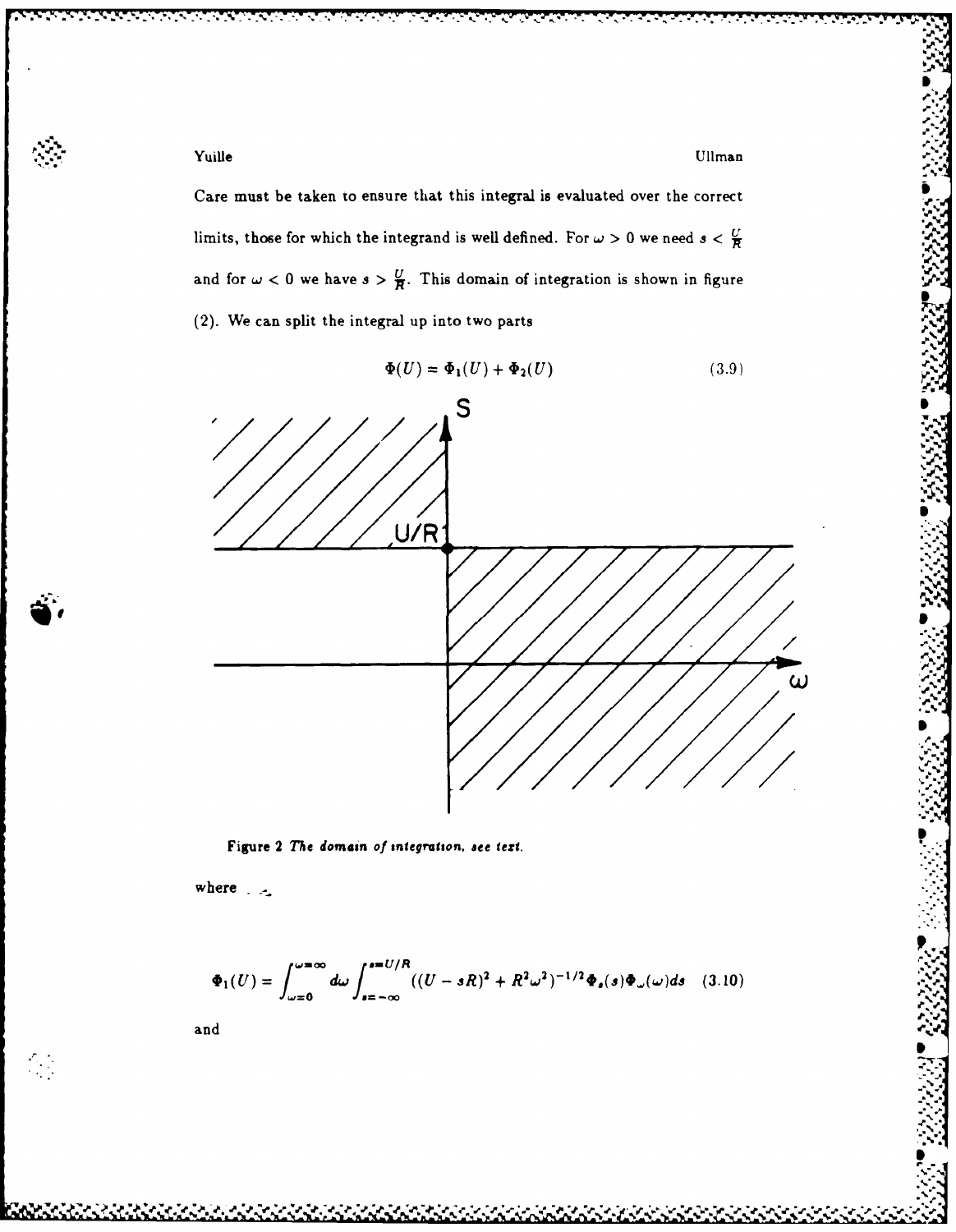$\frac{\sqrt{2}}{2}$ 

$$
\Phi_2(U) = \int_{\omega=-\infty}^{\omega=0} d\omega \int_{s=U/R}^{s=\infty} ((U-sR)^2 + R^2 \omega^2)^{-1/2} \Phi_s(s) \Phi_\omega(\omega) ds. \quad (3.11)
$$

We impose the conditions

$$
\Phi_{s}(s) = \Phi_{s}(-s) \tag{3.12}
$$

and

فالمتقام فالمتساخ فالمستخلف والمستخلف والمستخلف

$$
\Phi_{\omega}(\omega) = \Phi_{\omega}(-\omega). \tag{3.13}
$$

These ensure that contraction is as likely as expansion and that rotation is equally likely to be any direction.

We use  $(3.12)$  and  $(3.13)$  to rewrite  $(3.9)$  as

$$
\Phi(U) = \int_{\omega=0}^{\omega=\infty} d\omega \int_{s=-\infty}^{s=U/R} ((U - sR)^2 + R^2 \omega^2)^{-1/2} \Phi_s(s) \Phi_\omega(\omega) ds
$$
  
+ 
$$
\int_{\omega=0}^{\omega=\infty} d\omega \int_{s=-\infty}^{s=-U/R} ((U + sR)^2 + R^2 \omega^2)^{-1/2} \Phi_s(s) \Phi_\omega(\omega) ds. \qquad (3.14a)
$$

We now substitute  $t = Rs/u$  and  $\omega = u\Omega/R$  and obtain

$$
\Phi(U) = \frac{u}{R^2} \int_{\Omega=0}^{\Omega=\infty} d\Omega \int_{t=-\infty}^{t=1} ((1-t)^2 + \Omega^2)^{-1/2} \Phi_s(ut/R) \Phi_\omega(u\Omega/R) dt
$$
  
+ 
$$
\frac{u}{R^2} \int_{\Omega=0}^{\Omega=\infty} d\Omega \int_{t=-\infty}^{t=-1} ((1+t)^2 + \Omega^2)^{-1/2} \Phi_s(ut/R) \Phi_\omega(u\Omega/R) dt. \quad (3.14b)
$$

Note that if we set  $\Phi_s(u t/R) = \delta(u t/R)$  we recover (1.3).

Yuille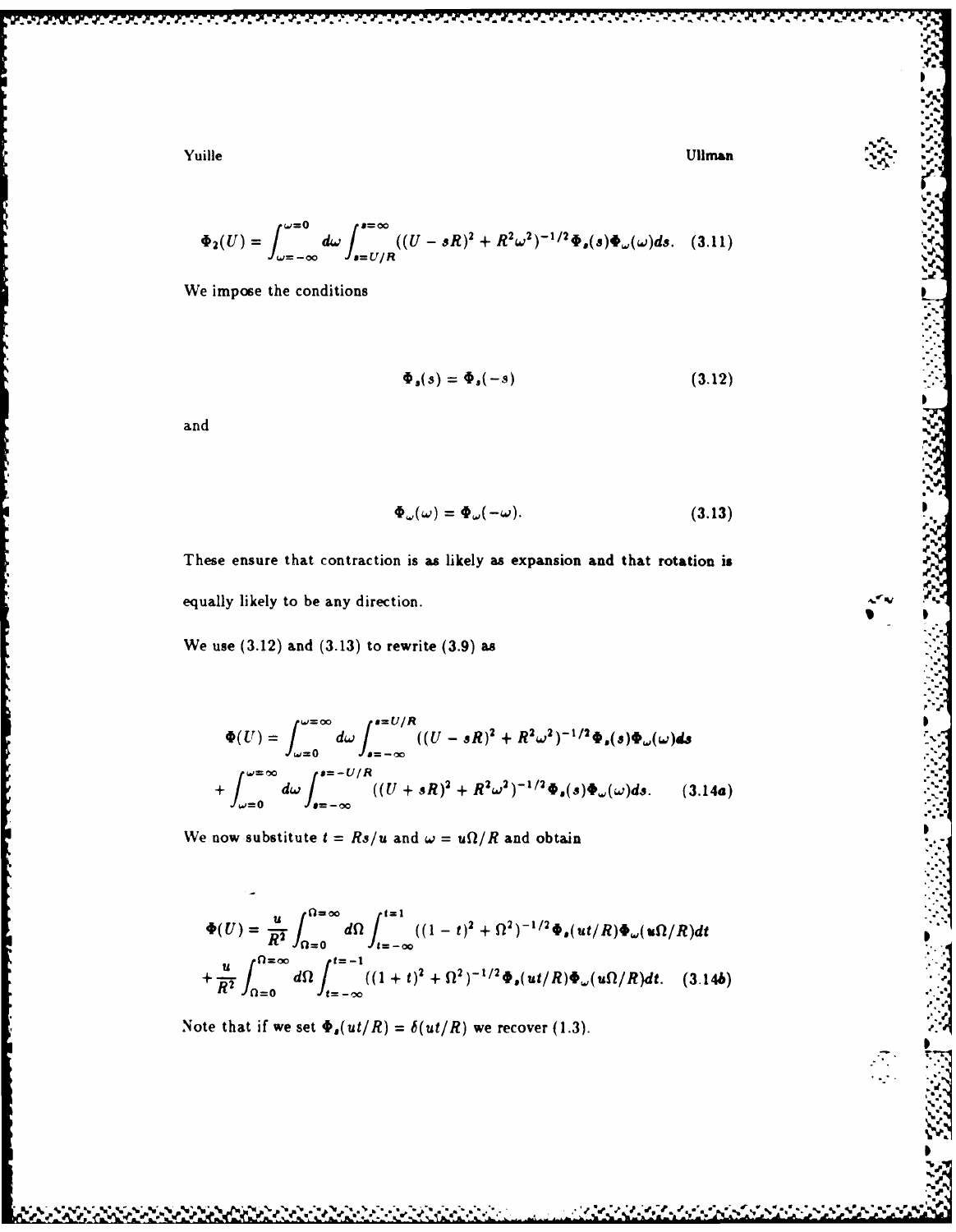We differentiate  $(3.14a)$  to obtain

$$
\frac{\partial \Phi}{\partial U} = -\int_{\omega=0}^{\omega=\infty} d\omega \int_{s=-\infty}^{s=U/R} ((U+sR)^2 + R^2 \omega^2)^{-3/2} (U+sR) \Phi_s(s) \Phi_\omega(\omega) ds
$$

$$
-\int_{\omega=0}^{\omega=\infty} d\omega \int_{s=-\infty}^{s=-U/R} ((U-sR)^2 + R^2 \omega^2)^{-3/2} (U-sR) \Phi_s(s) \Phi_\omega(\omega) ds. (3.15)
$$

We can simplify this expression by setting  $s$  to  $s - 2U/R$  in the second term on the right hand side. This yields

$$
\frac{\partial \Phi}{\partial U} = -\int_{\omega=0}^{\omega=\infty} d\omega \int_{s=-\infty}^{s=-U/R} \frac{1}{((U+sR)^2 + R^2 \omega^2)^{3/2}} (sR+U)(\Phi_s(s) - \Phi_s(s+2U/R))\Phi_{\omega}(\omega)ds.
$$
\n(3.16)

In the range of integration  $(u + sR)$  is always negative. So the integral will be always negative provided  $\Phi_{s}(s) - \Phi_{s}(s + 2u/R)$  is negative for  $s \leq -u/R$ . **If** we make *s* positive, using **(3.12),** this becomes

$$
\Phi_{s}(s-2U/R)-\Phi_{s}(s)\geq 0.
$$
\n(3.17)

which is true for all monotonically decreasing functions. Then we have  $\frac{\partial \Phi}{\partial C} < 0$ everywhere for any function  $\Phi_{\omega}(\omega)$ . Hence the projected velocity distribution will once more be peaked about  $U = 0$ .

**If** we relax the conditions **(3.17)** we are no longer assured of having a monotonically decreasing projected velocity distribution for all  $\Phi_{\omega}(\omega)$ . If

'r Ulman yn y ffund a cyfeiriad ar y ddiwysodd yn y Ulman yn y Ulman y Ulman y Ulman y Ulman y Ulman y Ulman y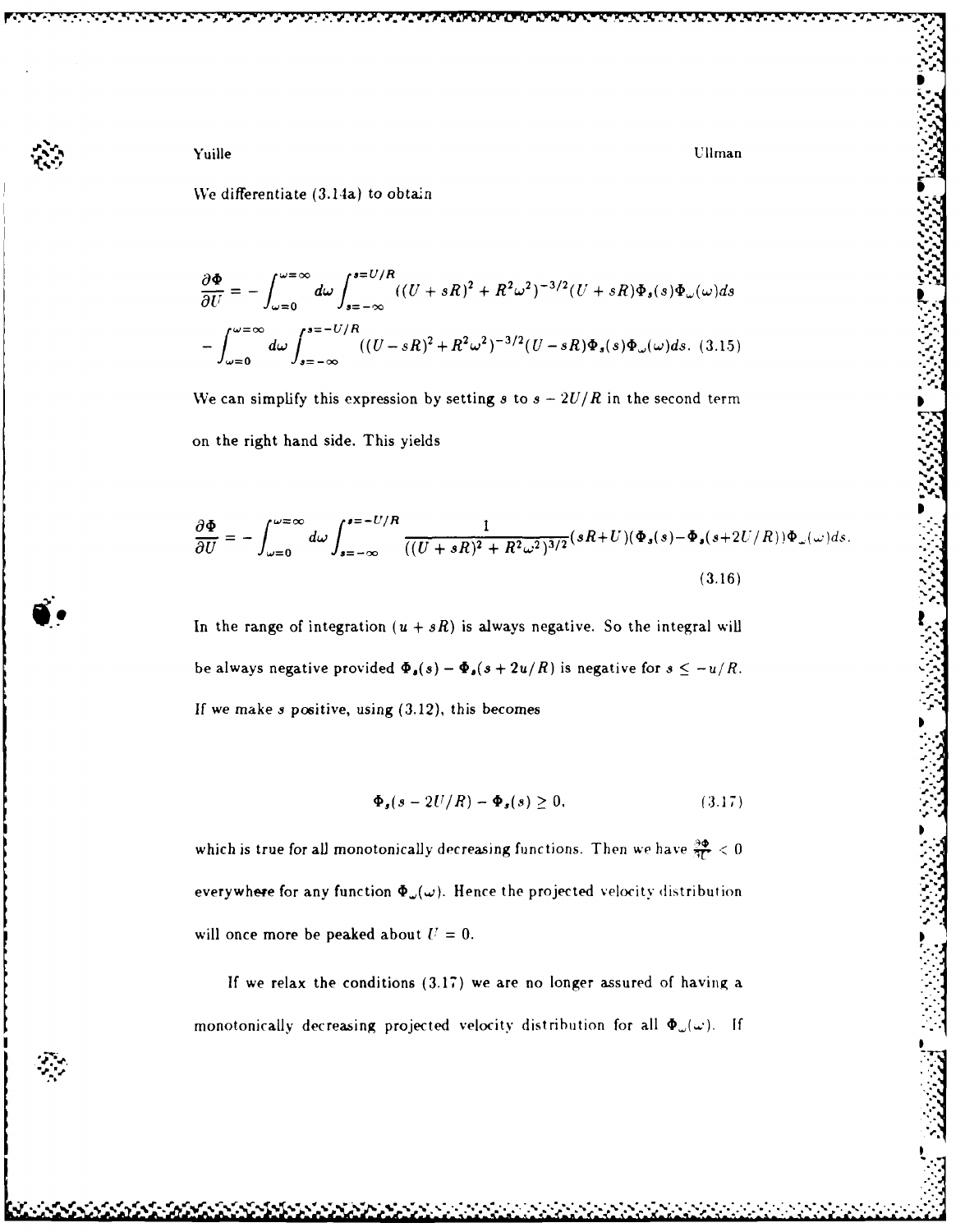**Yuille Example 2008 Contract Contract Contract Contract Contract Contract Contract Contract Contract Contract Contract Contract Contract Contract Contract Contract Contract Contract Contract Contract Contract Contract** 

 $\Phi_{\bf{a}}(s)$  is linear in *s* we obtain a flat distribution

$$
\Phi(U) = const. \tag{3.18}
$$

If  $\Phi_s(s)$  is quadratic in *s* we find

$$
\frac{\partial \Phi}{\partial U} = -2 \int d\omega \frac{\Phi_{\omega}(\omega)}{\omega} \frac{U^2}{R^4} + \int \int d\omega ds s^2 (s^2 + \omega^2)^{-3/2} \frac{4U}{R^3} \Phi_{\omega}(\omega) \qquad (3.19)
$$

which will only be negative for some distributions  $\Phi_{\omega}(\omega)$ .

Thus allowing the rod to expand and contract reduces the strength of the result of Section 1. But if we make the reasonable assumption that  $\Phi_s(s)$  is at most linear in **a** the result will still hold.

## Section **4. Curves from rods.**

The situation becomes more complex when we consider several rods joined together to form a curve. The results above show that for each rod individually the projected velocity distribution is peaked at zero. **If** the rods are joined, however, these probability distributions are no longer independent. We now sketch an argument suggesting that this loss of independence does not affect the result.

Suppose we have a set of probability distributions  $P_i(x_i)$ ,  $i = 1,..N$ which are all peaked at zero. We now define the joint probability distribution  $P(\vec{x})$  where  $\vec{x} = (x_1, x_2, ..., x_N)$ . If we impose no constraints this distribution is given **by**

**,N]**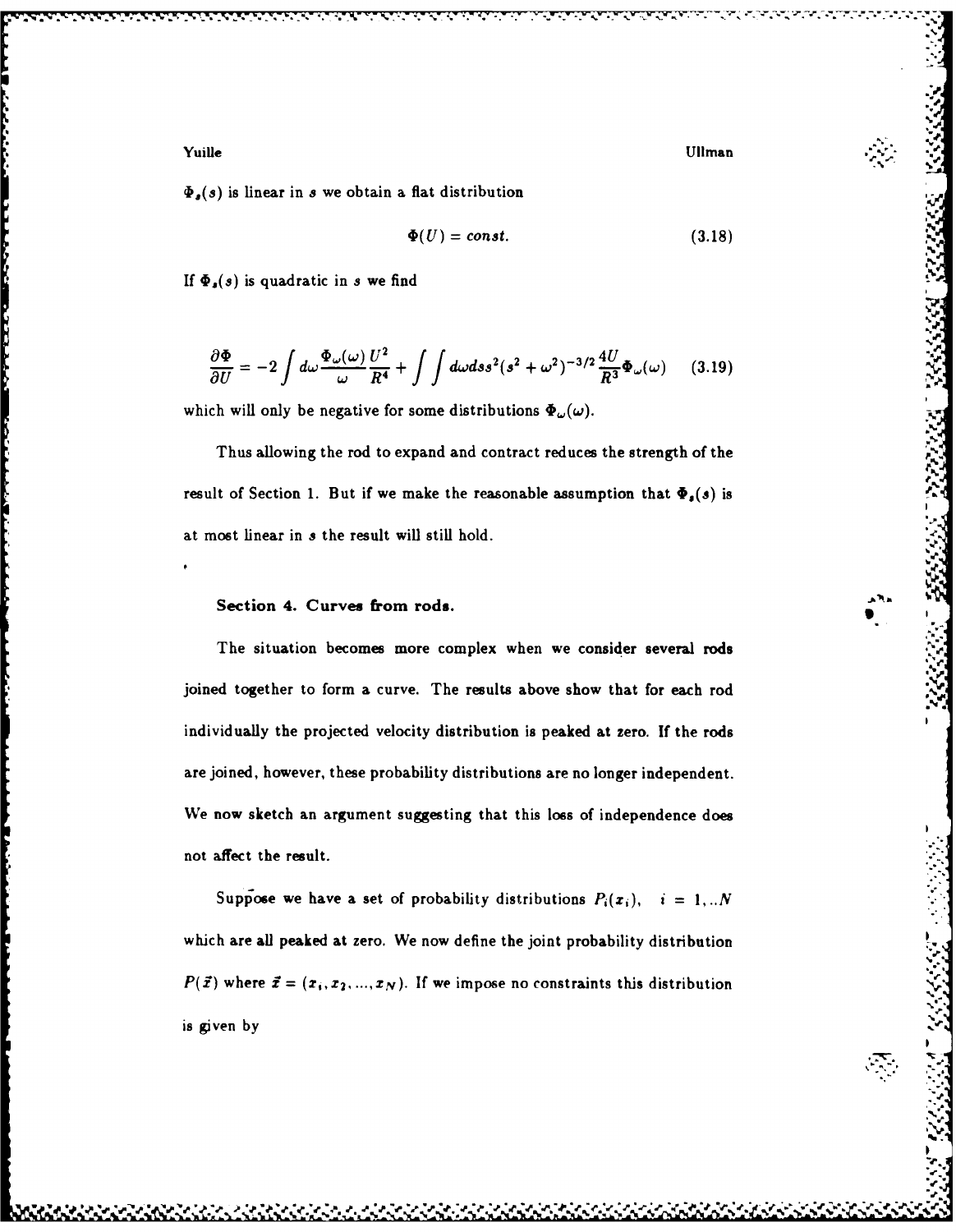$$
P(\vec{x})d\vec{x} = \Pi_i P_i(x_i)\Pi_i dx_i.
$$
 (4.1)

Ullman

Now impose a consistency constraint  $\sum_i x_i = 0$ . We now have

$$
\int P(\vec{x})d\vec{x} = \int \Pi_i P_i(x_i)\delta(\sum_i x_i)\Pi_i dx_i.
$$
 (4.2)

The  $x_i$ 's can no longer vary independently and the delta function imposes the consistency constraint. We can get integrate out the delta function thereby reducing the number of independent variable to  $N-1$ . It is convenient to choose these to be  $x_i - x_{i+1}$ , for  $i = 1, ..., N - 1$ . We can now write (4.2) as

$$
\int P(\vec{x})d\vec{x} = \int \Pi_i P_i(x_i - x_{i+1})\Pi_i d(x_i - x_{i+1}). \tag{4.3}
$$

We can set  $y_i = x_i - x_{i+1}$ ,  $i = 1, ..., N - 1$  and rewrite

$$
P(\vec{y}) = P_1(y_1) P_2(y_2) ... P_{N-1}(y_{N-1}) P_N(-y_1 - y_2 - ... - y_{N-1}). \tag{4.4}
$$

It is straightforward to see that the maximum value of  $P(\vec{y})$  occurs when the  $y_i$  are all zero. Thus  $P$  is still peaked at zero even with the constraints.

## Section 5. An alternative approach.

The results derived in the last few sections support the assumption (Hildreth 1984) that the velocity field along a contour is smooth. This assumption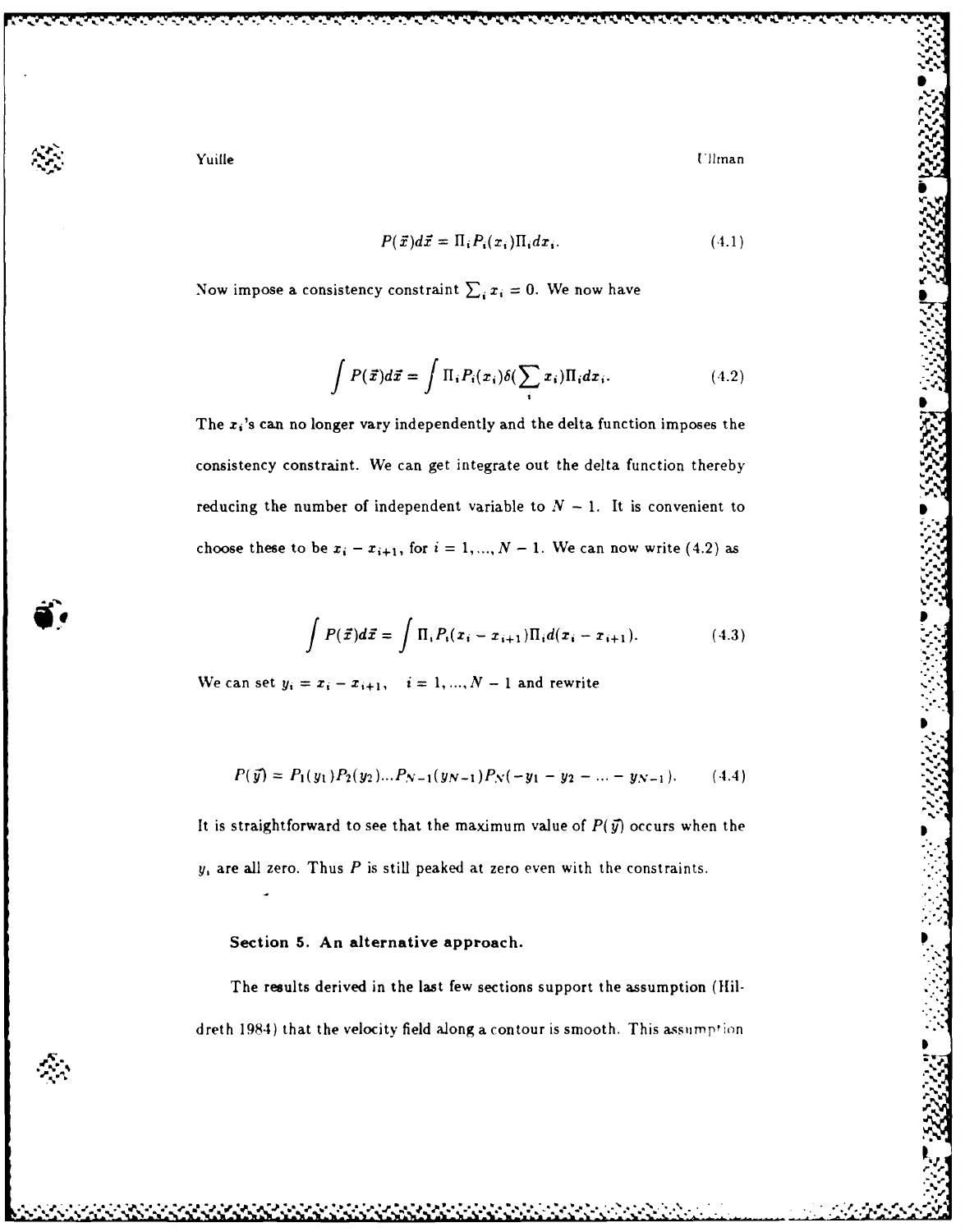is used to solve the aperture problem by prescribing the smoothest possible velocity field consistent with the data.

An alternative approach to the aperture problem was taken by Waxman and Wohn (1986). They showed that if the object was locally planar and moving rigidly then, assuming perspective projection, the local velocity field on the image plane would be locally quadratic in the  $x, y$  coordinates. They then defined regions in which these expansions were valid and checked for consistency between these regions. In these regions they could do a least squares best fit to find the coefficients of these quadratic polonomials, and hence the velocity field.

This approach, however, can also be used to justify the smoothest velocity field assumption. The orthographic projection of the motion of a rigid body will obey

$$
v_x = A + By + Cz, \qquad (5.1a)
$$

$$
v_y = D + Ex + Fz, \qquad (5.1b)
$$

where  $A, B, C, D, E, F$  are constants and z is the (unknown) depth coordinate. If we also assume the object is planar then  $z$  obeys

## Yuille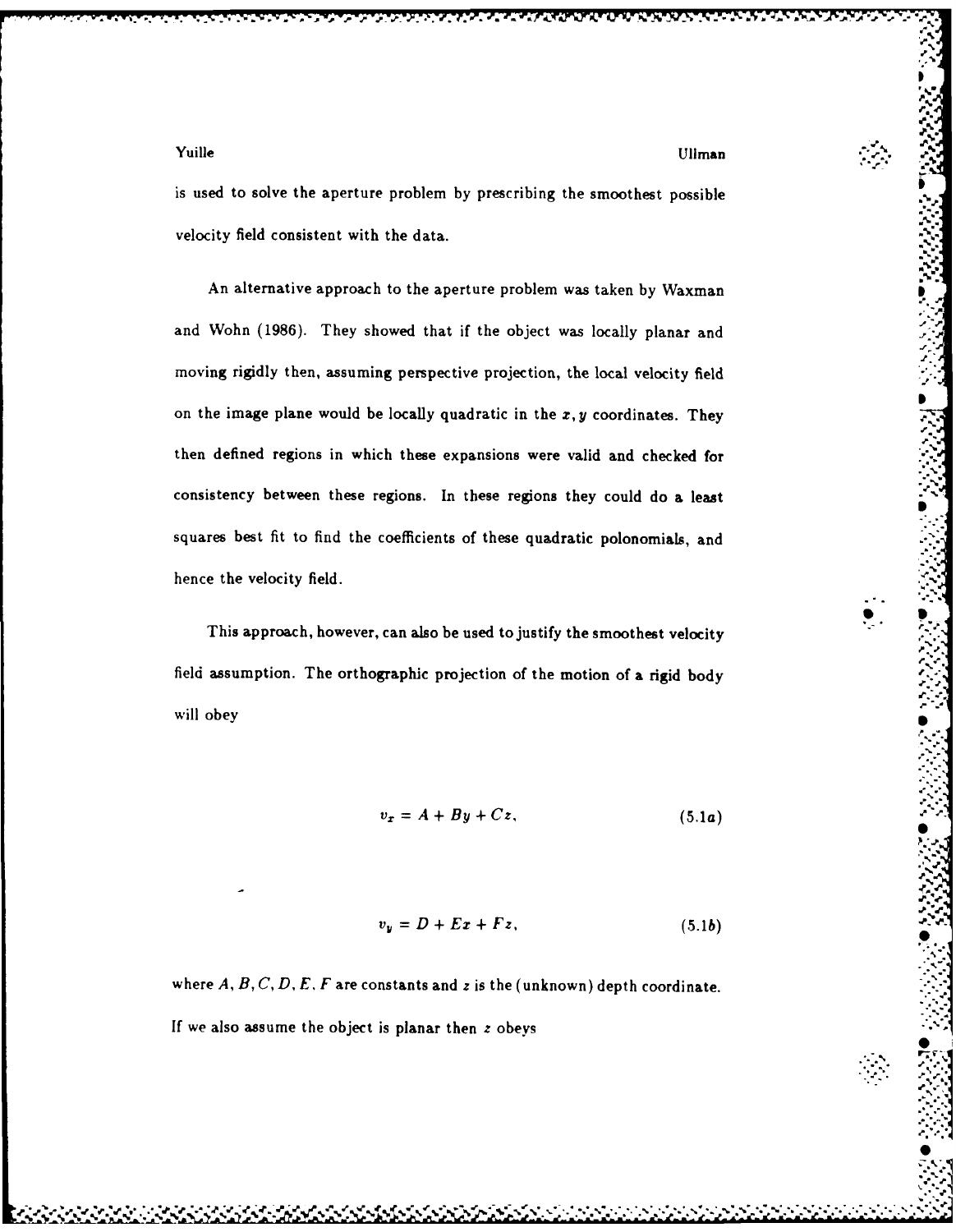**The Community of the Ullman** Community of the Ullman Community of the Ullman Community of the Ullman Community of the Ullman Community of the Ullman Community of the Ullman Community of the Ullman Community of the Ullman

$$
z = px + qy + s,\tag{5.2}
$$

where  $p, q, r$  are constants. Substituting (5.2) into (5.1) gives linear expressions for  $v_x$  and  $v_y$  in terms of x and y. So if we assume local planarity and local rigidity (in the style of Waxman and Wohn (1986)) the velocity fields will locally be linear in *x* and *y*. The measure of smoothest velocity,  $I(\vec{v})$ , used by Hildreth is the integral along the curve of the function

$$
J(\vec{v}) = \frac{\partial \vec{v}}{\partial s} \cdot \frac{\partial \vec{v}}{\partial s},\tag{5.3}
$$

where *s* is the arc length. The velocity fields will be locally linear if and only if  $J(\vec{v})$  is zero. Thus we can think of the smoothest velocity field approach as a local method of assuming local rigidity and local planarity.

## Section 6. Conclusion.

**V.**

F, .

**BASE CARDS** 

The arguments in the first four sections of this paper suggest that locally rigid, or semi-rigid objects, will tend to project a smooth velocity field in the image. Moreover, assuming random motions and limited expansion or contraction, this field will tend to be as smooth as possible. In the fifth section we noted that rigidity of an object and local smoothness of its surface will also lead to a smooth image motion.

- \* **F**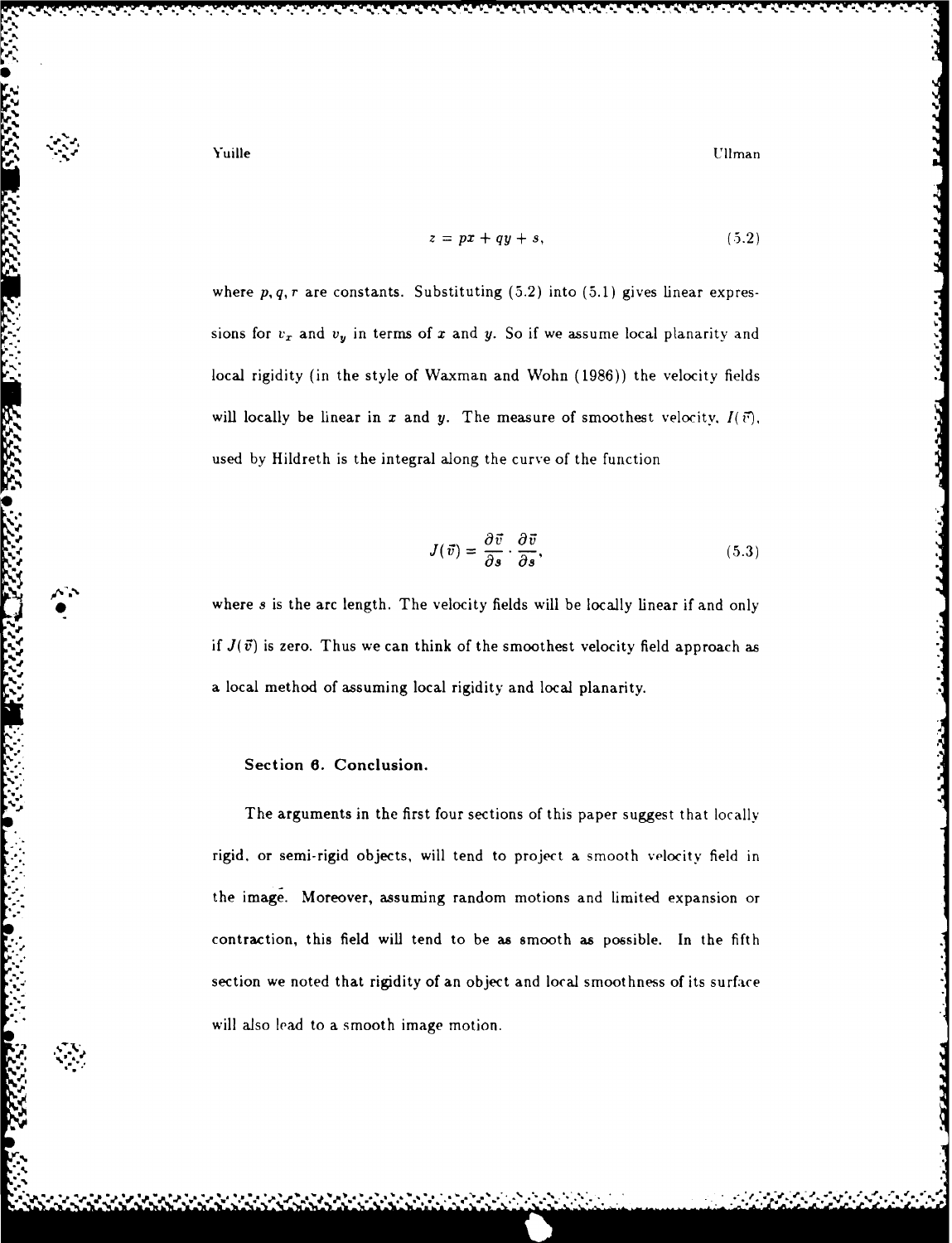<u>המנהלת המנהלת המנהלת המנהלת המנהלת המנהלת המנהלת המנהלת המנהלת המנהלת המנהלת המנהלת המנהלת המנהלת המנהלת המנה</u>

ستماس المستنبذ وأعمال

## **YuiLle** UlIman

These arguments support the view that maximixing smoothness is a **good** heuristic to use for motion correspondence and that it is a sensible way to solve the aperture problem.

## Acknowledgements"

We would like to thank Ellen Hildreth and Tomaso Poggio for helpful comments on this manuscript.

## Appendix

We first describe the general method for integrating delta functions.

Suppose we have an integral *I(a,b)*

$$
I(a,b) = \int_a^b f(x)\delta(x-x_0)dx
$$
 (A.1)

where  $\delta(x)$  is the Dirac delta function,  $f(x)$  is an arbitrary function,  $x_0$  an arbitrary point and  $b \ge a$ . The value of the integral is

$$
I(a,b) = f(x_0), \quad if \quad x_0 \in [a,b] \tag{A.2a}
$$

$$
I(a,b) = 0, \quad otherwise. \tag{A.2b}
$$

 $-$  , and the set of the set of the set of the set of the set of the set of the set of the set of the set of the set of the set of the set of the set of the set of the set of the set of the set of the set of the set of th

This result can be generalized to integrals of form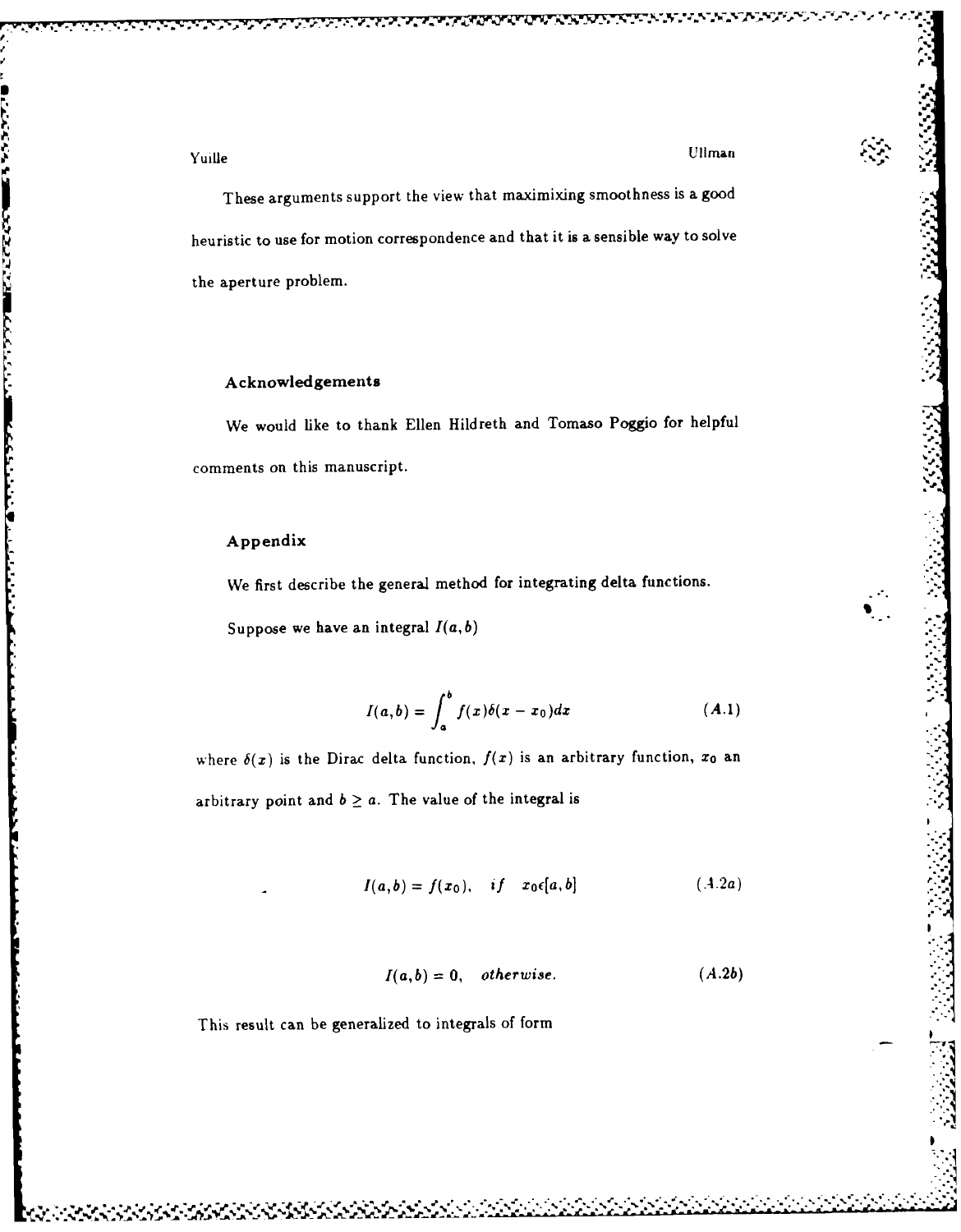$\sum_{i=1}^{n}$   $\sum_{i=1}^{n}$   $\sum_{i=1}^{n}$   $\sum_{i=1}^{n}$   $\sum_{i=1}^{n}$   $\sum_{i=1}^{n}$   $\sum_{i=1}^{n}$   $\sum_{i=1}^{n}$   $\sum_{i=1}^{n}$   $\sum_{i=1}^{n}$   $\sum_{i=1}^{n}$   $\sum_{i=1}^{n}$   $\sum_{i=1}^{n}$   $\sum_{i=1}^{n}$   $\sum_{i=1}^{n}$   $\sum_{i=1}^{n}$   $\sum_{i=1}^{n}$ 

**WASA DE** 

**ASSESSED AND LOCAL LABOUR** 

$$
J(a,b) = \int_{a}^{b} f(x)\delta(g(x) - c)dx
$$
 (A.3)

where  $g(x)$  is an arbitrary function and c an arbitrary number. All points  $x_i$ with  $g(x_i) = c$  will contribute to this interval. Suppose there is only one such point. If there are several we can divide the integral up into regions with only one such point. Consider one such point  $x = 0$ . The function  $g(x)$  can be one such point. Consider one such point x<br>
expanded in a Taylor series about this point<br>  $g(x) = c + g'(0)(x) +$ <br>
If we change the coordinate to u wher

$$
g(x) = c + g'(0)(x) + O(x^2). \tag{A.4}
$$

If we change the coordinate to *u* where  $u = g'(0)x$  we can write the integral as

$$
J(a,b) = \int_{g'(0)a}^{g'(0)b} f(u/g'(0))\delta(u+O(u^2))\frac{du}{g'(0)}.
$$
 (A.5)

The value of the integral will depend on the sign of  $g'(0)$ . If it is negative the bounds of the integral will be reversed and the integral will change sign. Therefore

$$
J(a,b) = f(0) \frac{1}{|g'(0)|}, \quad 0\epsilon[a,b]
$$
 (A.6a)

$$
J(a,b) = 0, \quad otherwise. \tag{A.6b}
$$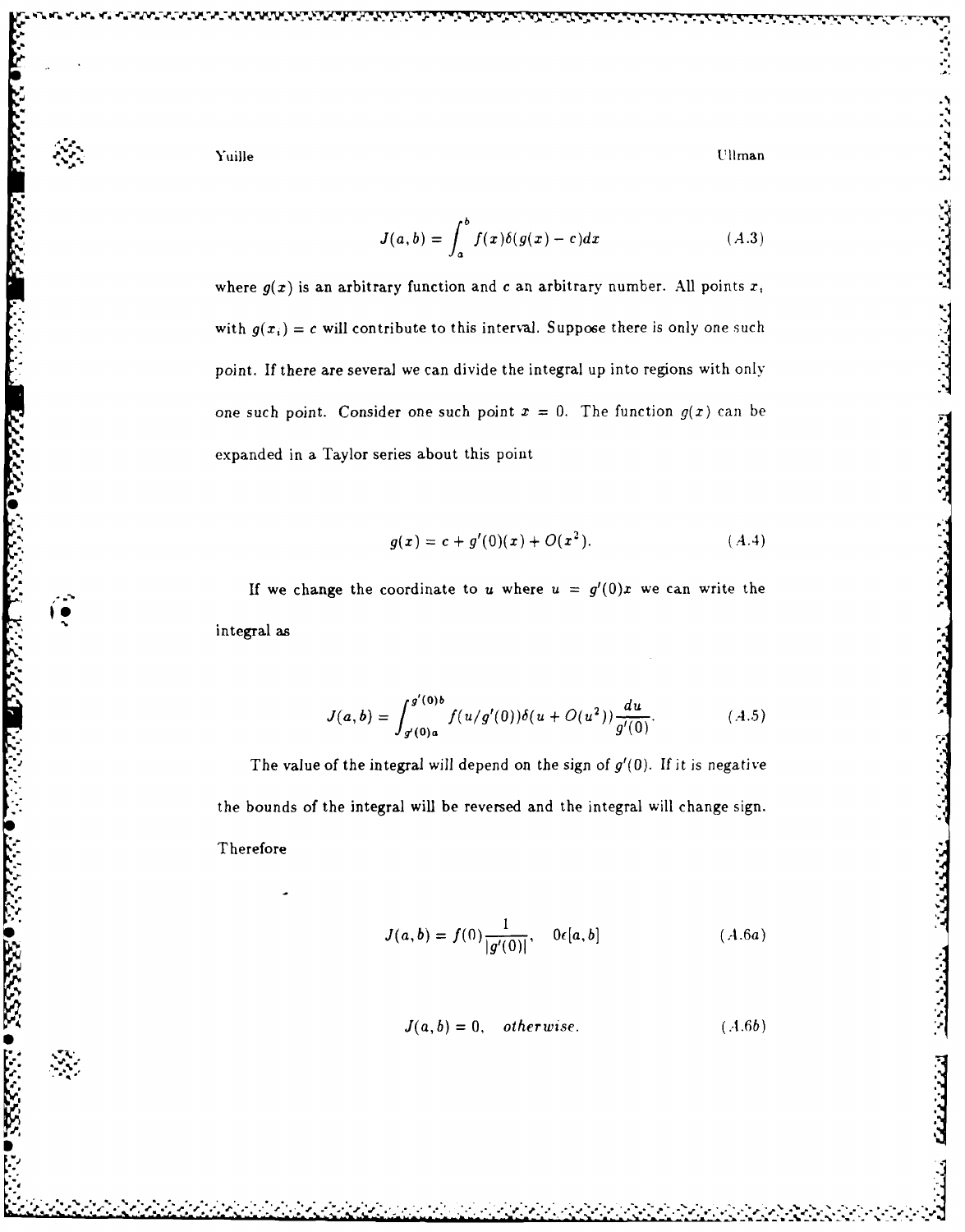**CONSTRUCTION** 

والمتحدث والمتخرج المناسب والمحافظ والمحافظ المتحدث والمحافظة

**WARDER** 

**The State of State of State of State of State of State of State of State of State of State of State of State** 

Uilman

We now consider the form of the probability distribution function for a rotational symmetric vector in two-dimensional space. Suppose the function is  $\Phi_{\vec{\omega}}(\vec{\omega})d\vec{\omega}$ . If it is rotationally symmetric (and hence depends only on the modulus  $\omega$  of  $\vec{\omega}$ ) it can be written

$$
\Phi_{\vec{\omega}}(\vec{\omega})d\vec{\omega} = \Phi_{\omega}(\omega)\omega d\omega d\varphi, \qquad (A.7)
$$

by changing to radial coordinates  $\omega, \varphi$  in the  $\omega$  space. The  $\varphi$  component can be integrated out to give a distribution  $\omega \Phi_{\omega}(\omega) d\omega$ .

## References

Fennema, C.L. and Thompson, W.B. 1979. Velocity determination in scene containing several moving objects, Comp. Graph. Im. Proc. (9) 301-315

Hildreth, E.C. 1984. The Measurement of Visual Motion. Cambridge: MIT Press.

Horn, B.K.P. and Schunck, B.G. 1981. "Determining optical flow." Art. Intell. (17) 185-203.

Nakayama, K. and Silverman, G.H. 1986. "The aperture problem II: Spatial integration of velocity information along contours." Submitted for publi-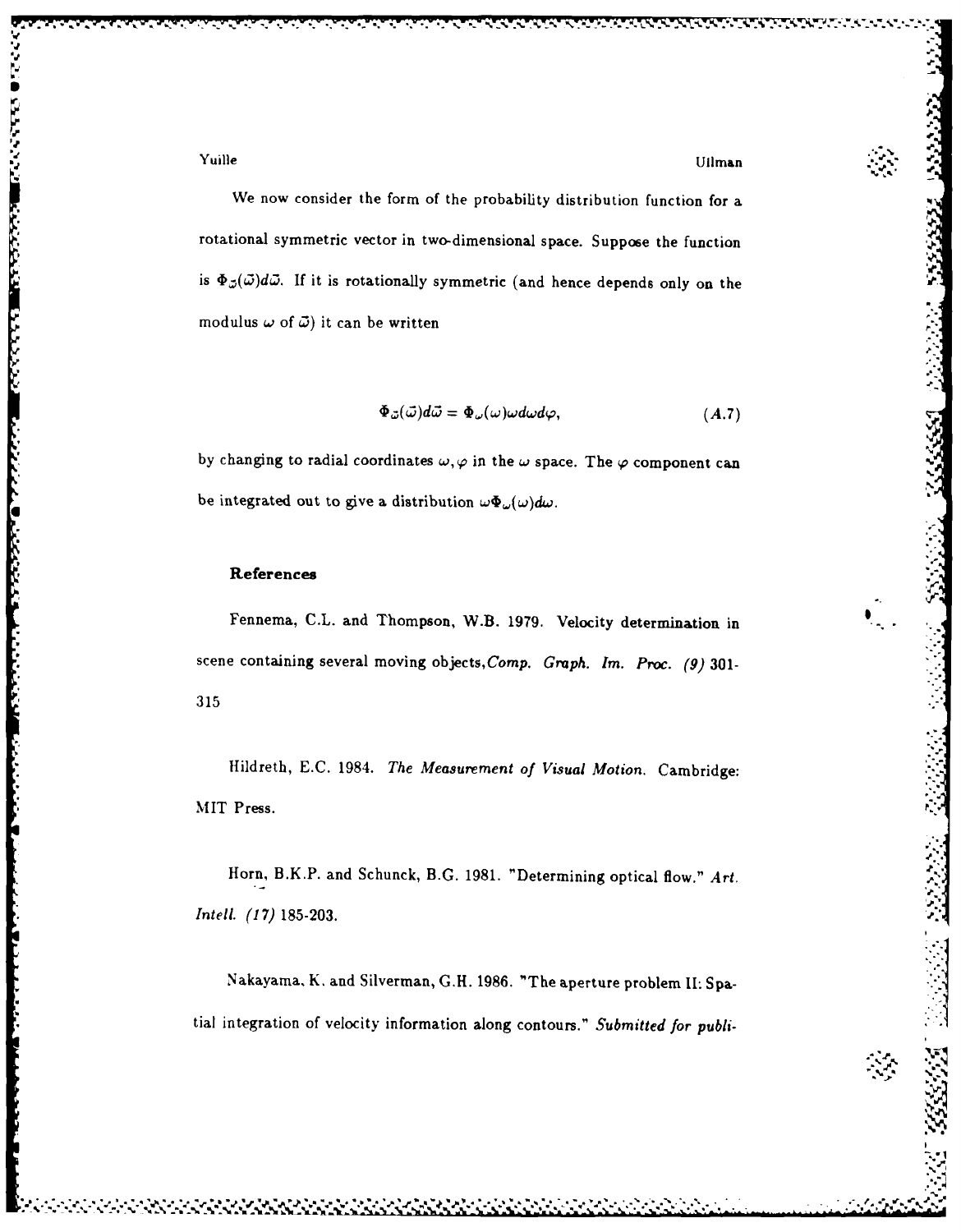Ullman

cation

Ullman, S. 1979. The Interpretation of Visual Motion. Cambridge: MIT Press.

Ullman, S. 1984. "Maximizing rigidity: the incremental recovery of 3-D structure from rigid and non-rigid motion," it Perception (13), 255-274.

Waxman, A.M. and Wohn, K. 1986. "Image flow theory: A framework for 3-D inference from time-varying imagery," In Advances in Computer Vision. Eds C.Brown. Erlbaum Publishers.